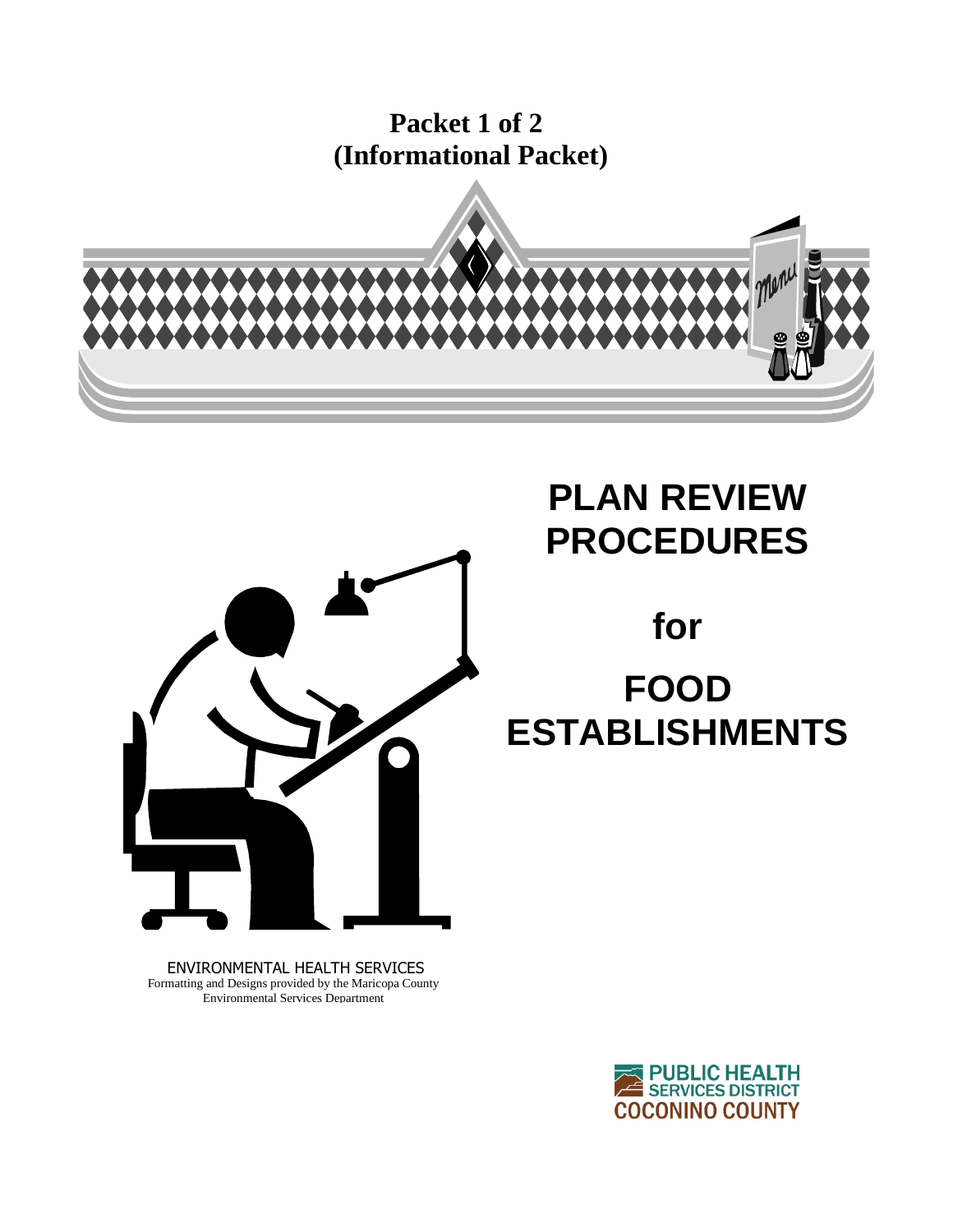# **Table of Contents**

| Outdoor Bars, Outdoor Cooking, Outdoor Facilities and Catering33 |  |
|------------------------------------------------------------------|--|
|                                                                  |  |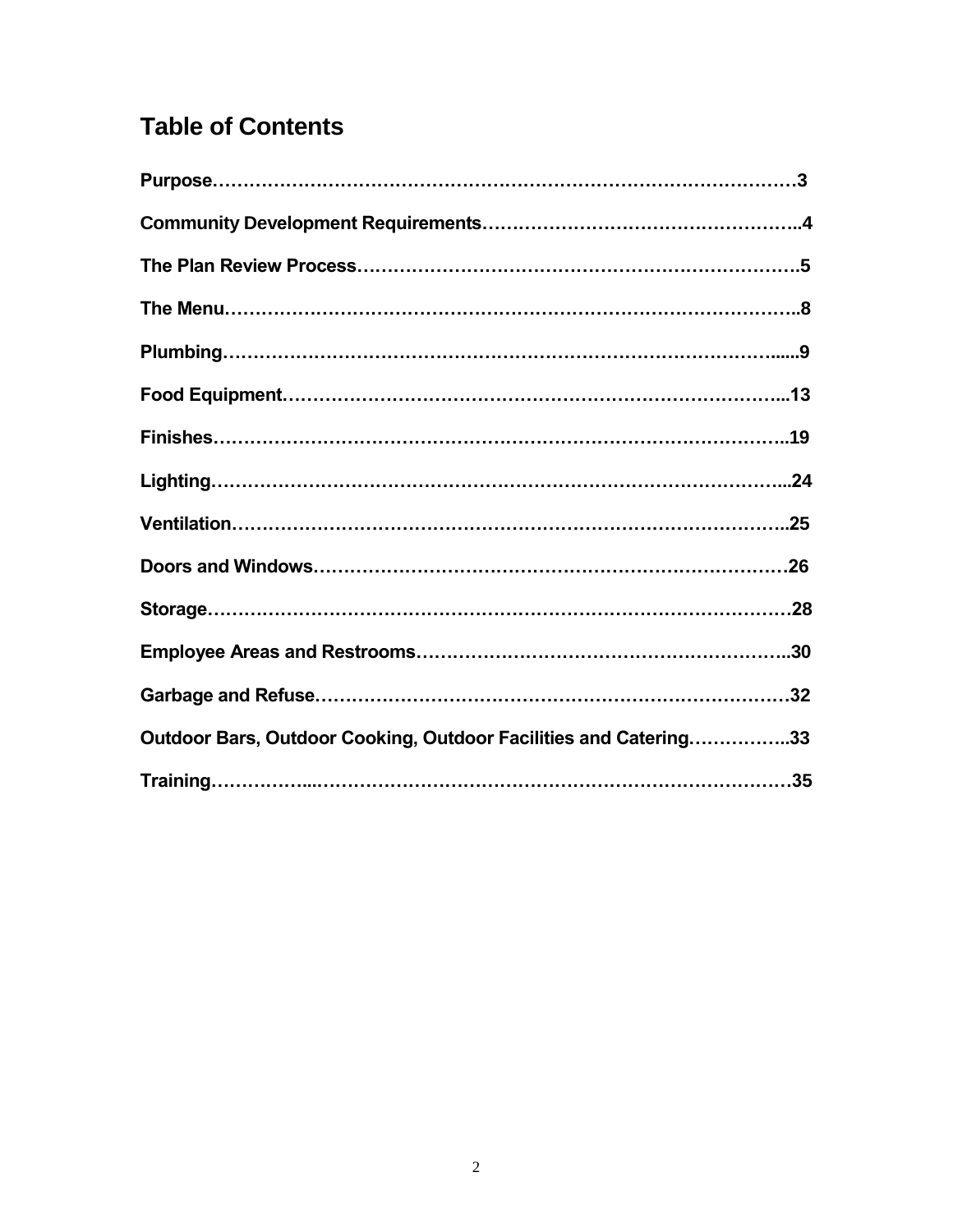# **Purpose**

These two packets are for the use of architects, building contractors, owner/operators and any other individuals involved in the design, construction and operation of any facility regulated by the Coconino County Public Health Services District (CCPHSD). What we have provided here are guides that include requirements and recommendations for permitted facilities in Coconino County. These packets are based on the Coconino County Food Code and various trade regulations and are not all inclusive.

These packets will provide the best information on facility construction, in accordance with Health Code Requirements, and will provide an efficient, low maintenance facility.

Plans and Specifications must be submitted, reviewed and approved:

- 1. Before starting construction; and
- 2. When a new establishment is being constructed; and
- 3. When an existing establishment (i.e. "licensed") is reconstructed, remodeled, renovated, expanded; and
- 4. When an existing structure (previously "unlicensed") is reconstructed, remodeled, renovated, expanded (i.e. 'tenant-improvements').

Sometimes, when changes are 'minor', an informal plan review is possible. "Minor" is not defined in the food code, but is a decision made by the assigned District Inspector. If you believe your project involves 'minor' changes, contact the assigned District Inspector or their Supervisor. You may contact our Support Staff at (928) 679-8750 for "District Assignments" or for the Supervisor.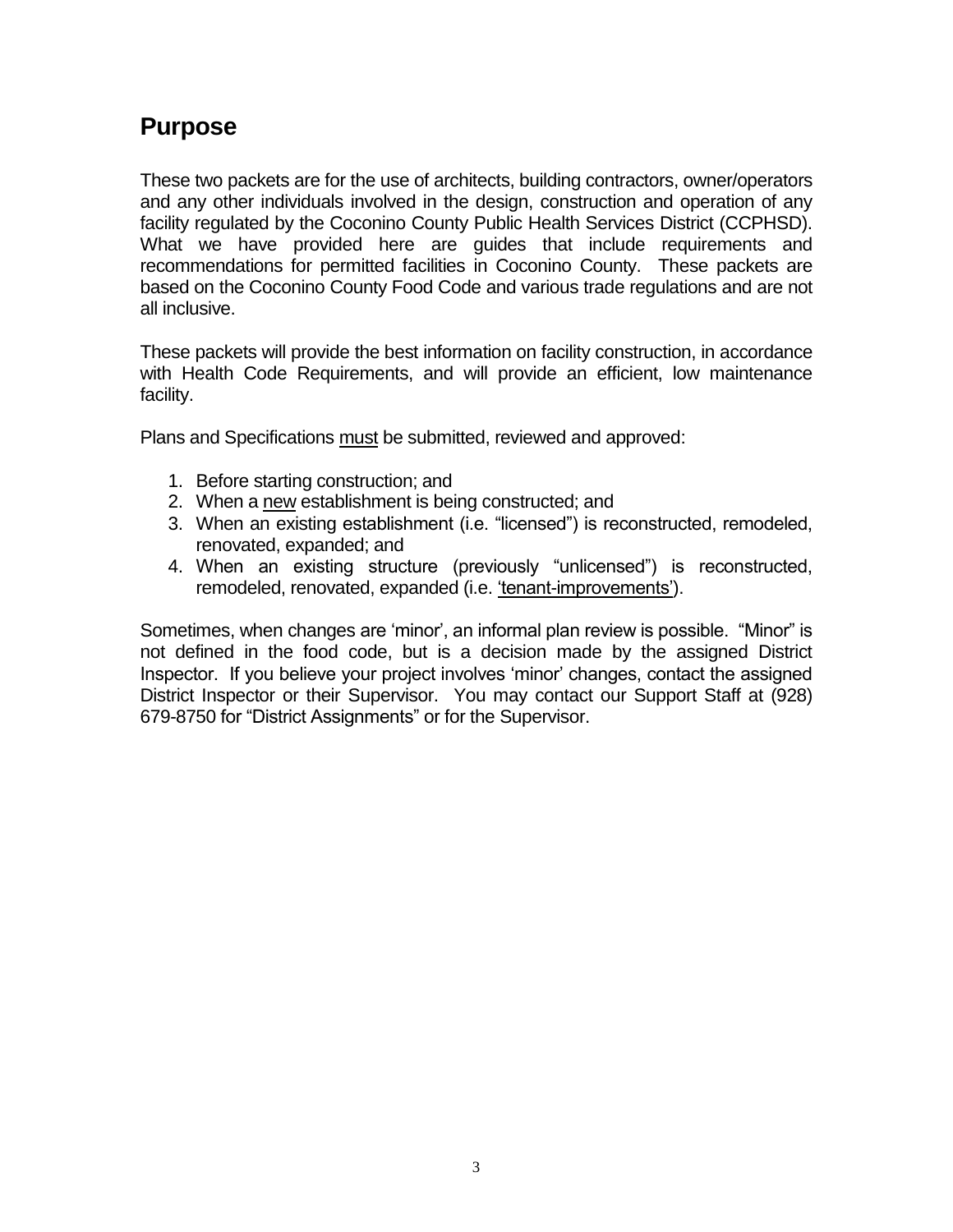# **Development Requirements**

In addition to our Department, other agencies may be involved before you begin your construction process.

**Zoning:** Contact the Planning Department of the City which has jurisdiction over your project for zoning requirements. If the project is located in the unincorporated area contact County Community Development at (928) 679-8850.

**Building Permits:** Contact the Building Department of the City which has jurisdiction over your project for building permits. If the project is located in the unincorporated area contact County Community Development at (928) 679-8850.

**Water Systems:** Is there an approved water system for your project? Contact the Arizona Department of Environmental Quality (ADEQ) at (928) 779-0313 and/or the Certified Water Operator.

**Wastewater Systems:** Is there an approved wastewater system for the facility? Contact Coconino County Environmental Quality for some onsite wastewater systems in unincorporated areas at (928) 679-8772 or ADEQ at (928) 779-0313 and/ or the certified operator.

**Fire Suppression Systems:** Determinations about fire suppression systems will generally be made by building departments, fire departments, or the State Fire Marshall depending upon location and assigned jurisdictions.

**Liquor License:** Is there an approved liquor license for the facility (if applicable), or is there a requirement for a liquor license? Contact the Arizona Department of Liquor Licenses and Control at (928) 556-2208.

It is strongly recommended that these baseline issues be addressed before your formal submittal for health code review, in the event that any might be limiting/ prohibiting to the project. A license to operate is dependent upon these issues, regardless of an otherwise successful plan review exercise.

Please see Packet 2 of 2 (The Application Packet) under "Development Requirements" and provide the requested information.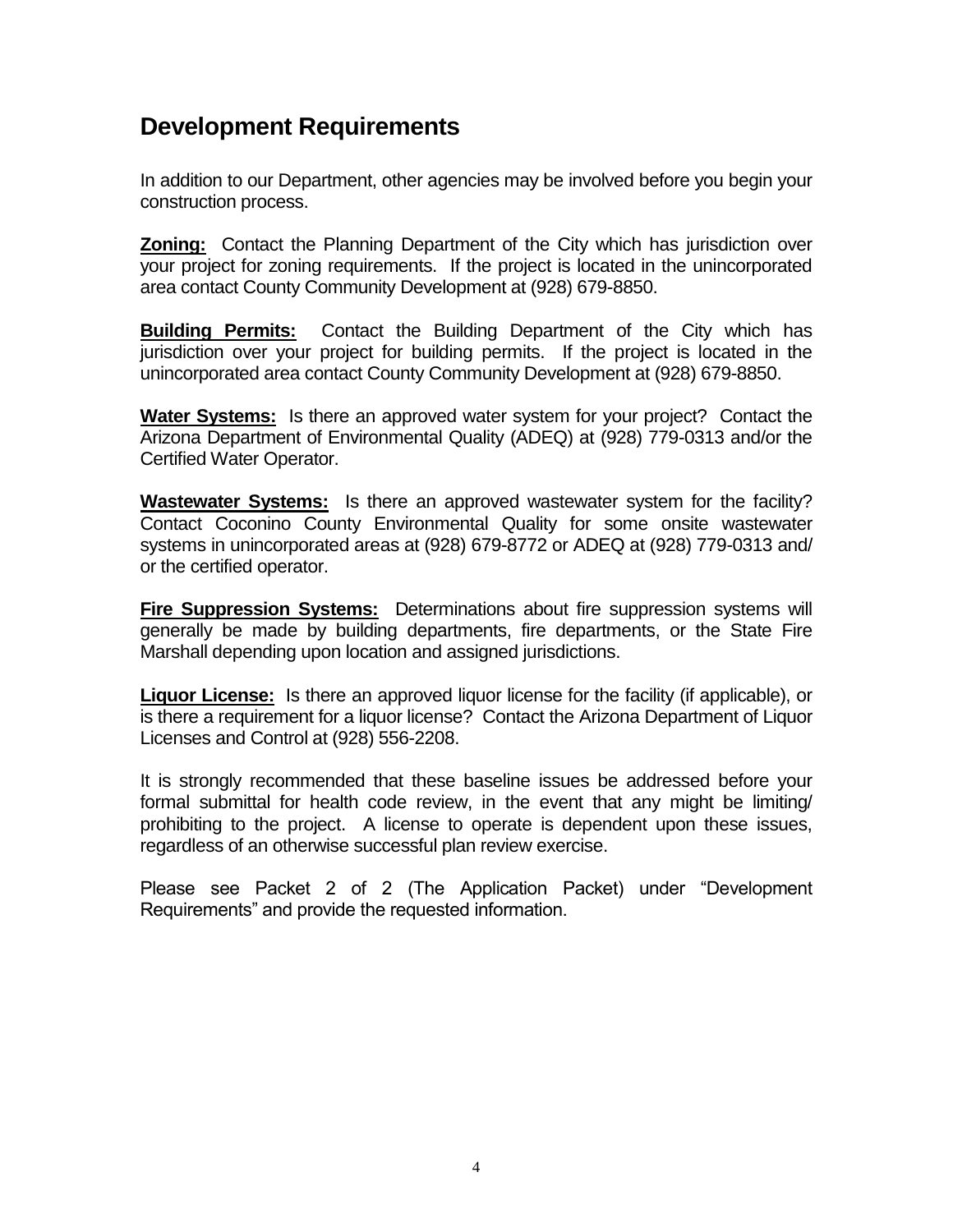# **The Plan Review Process**

## **Step 1 – Submittal of Plans and Specifications**

- 1. Submit packet 2 of 2 "The Application Packet" with all the appropriate sections filled out. Note that the application for the "Approval to Construct, Alter, Remodel, and Improve" form must have a minimum of one (1) signature by a responsible party.
- 2. Fees Submit appropriate fees (see fee schedule and definitions in packet 2 of 2 "The Application Packet"). Fees apply to license categories, so there may be more than one fee per project (example: a Bar and a Restaurant within the same structure).
- 3. Submit a site plan (if never licensed previously); floor plan; equipment plan; plumbing plan with water, wastewater, and gas distributions; finish schedules for walls, floors, ceilings, and casework; and specification sheets on all food equipment (not just manufacturer and model numbers). Some information on ventilation, lighting, doors and windows must be verified in the process also, and these can be submitted as additional documents. Note: In so far as there are assigned Building Department jurisdictions for most properties within Coconino County which do complete U.P.C. (Uniform Plumbing Code) and U.M.C. (Uniform Mechanical Code) reviews, our Health Code review will normally not duplicate their exercise, but only overlap said reviews relative to certain Food Code requirements.
- 4. Submit a menu.
- 5. The submittal will be determined as "Administratively Complete", when all required documents are received. If a submittal is incomplete the applicant will receive a Notice of Incomplete Application stating deficiencies with the submittal. Once the deficient items are re-submitted, CCPHSD will deem the application as Administratively Complete. This written notification will be provided within a maximum of 30 calendar days of the submittal.
- 6. Application for a Food Establishment Plan Review may be submitted incompletely with the understanding that the rest will be submitted in a timely manner. If the application remains incomplete for more than 180 days, the application will be deemed incomplete and deleted from our files, fees received are not returned.

# **Step 2 – Review and Approval to Construct Pending**

- 1. When all items above have been received by our office, they will be logged in and dated; "First-Come/First-Serve Basis". Submittals may be sent by mail, delivered in-person, or brought to a scheduled "Joint-Review" session with the plans examiner. The "Joint-Review" option is preferred to expedite the review and approval process.
- 2. There is only one (1) plans examiner for Health Code reviews, compared to one (1) or more examiners in each of the County's six (7) Building Departments. Advance planning and submittal are therefore critical if turn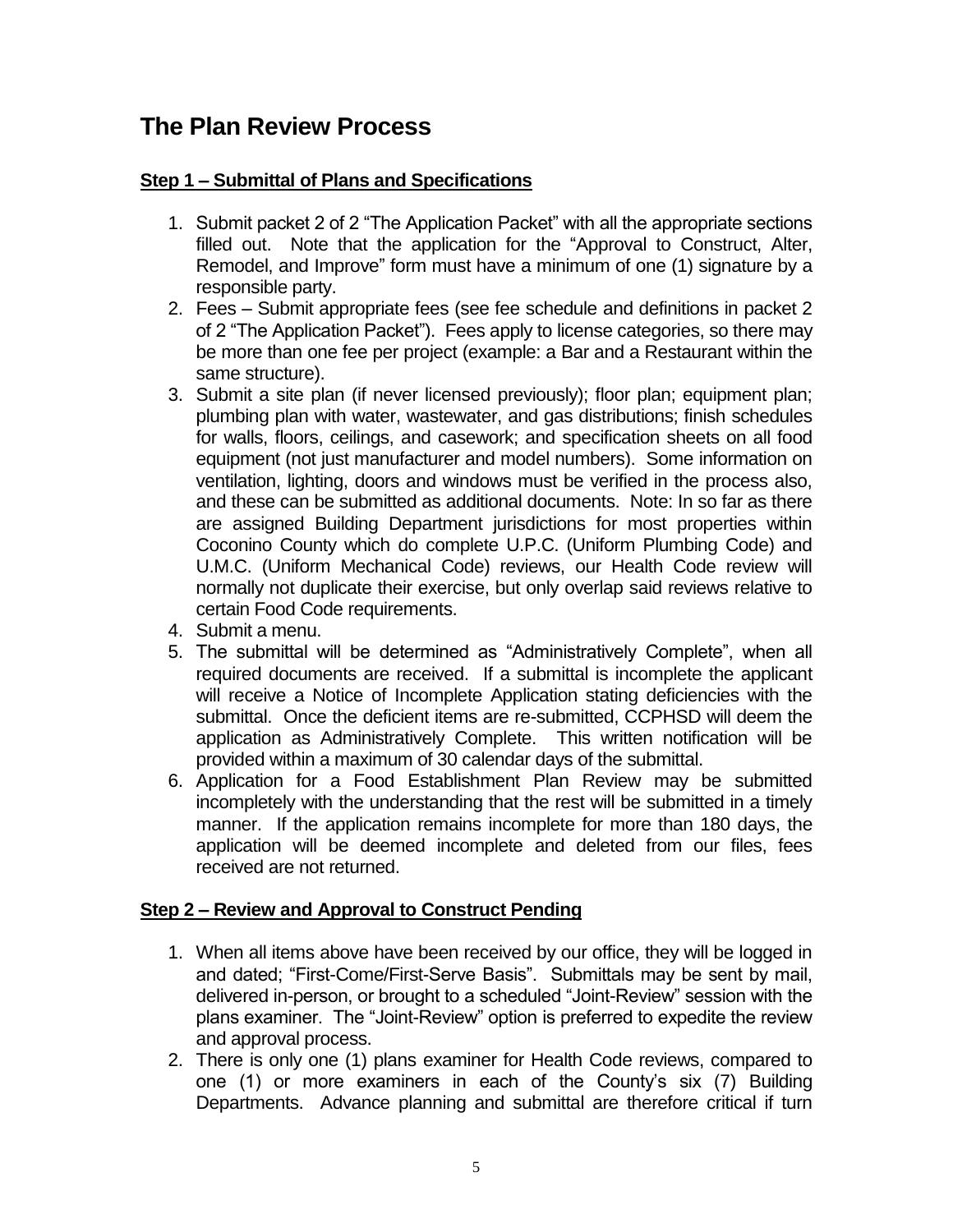around time is important to the project, and why we recommend a scheduled "Joint-Review" approach. The overall time frame allowed by the Health Code for the Approval of Plans and Specifications is 90 days. This includes 30 days for the Administrative Completeness Review and 60 days for the Substantive Review Process. In reality, reviews very seldom, if ever, require this much time.

- 3. Once the Substantive Plan Review is started, only one written request for additional information may be made to the applicant during the Substantive Review Process.
- 4. CCPHSD utilizes the same Licensing Time Frames for plan review duties as those delegated by the Arizona Department of Health. As per A.R.S. § 36- 136(H)(4) the overall time frame for plan reviews is 90 days which breaks down as follows:
	- The Administrative Completeness Review = 30 days (The completeness review conducted by the Plans Examiner on the submitted documents)
	- The Substantive Review =  $60$  days (Time allotted for changes and/or corrections and resubmissions as a result of the Administrative Completeness Review)
- 5. Upon completion of an acceptable submittal and review an "Approval to Construct Pending" letter will be issued which authorizes the submitter to begin construction. If the decision is to deny the application a denial letter will be issued. Any party may appeal a denial to the Board of Directors pursuant to Chapter 2 of the Environmental Health Services Code.

# **Step 3 – Inspections and Approval of Construction**

- 1. "During Construction" Current staffing and County size greatly restrict construction-phase inspections, but they can be scheduled in advance to deal with questions, unforeseen issues, or develop checklists of work to be completed.
- 2. "Final Inspections" Inspections are required to verify code compliance and adherence to approved plans; must be scheduled a minimum of five (5) County working days in advance. Time must be allowed to correct any possible deficiencies and schedule required follow-up inspections. For "Final Inspections", the facility must be "Turn-Key" status with all utilities approved and operable for testing of refrigeration equipment, water, ventilation, lighting, etc. It is also highly recommended that at least one (1) "operations" person be present for the "Final Inspection". In addition, you will be required to provide evidence that the proper permits and approvals were obtained from other concerned agencies at the "Final Inspection".
- 3. Building Department "certificates of occupancy" and/or other approvals are not an approval to operate from CCPHSD. Concerning existing "licensed" operations, it may be necessary to discontinue ongoing operations during construction; or for there to be temporary facilities/barriers installed to protect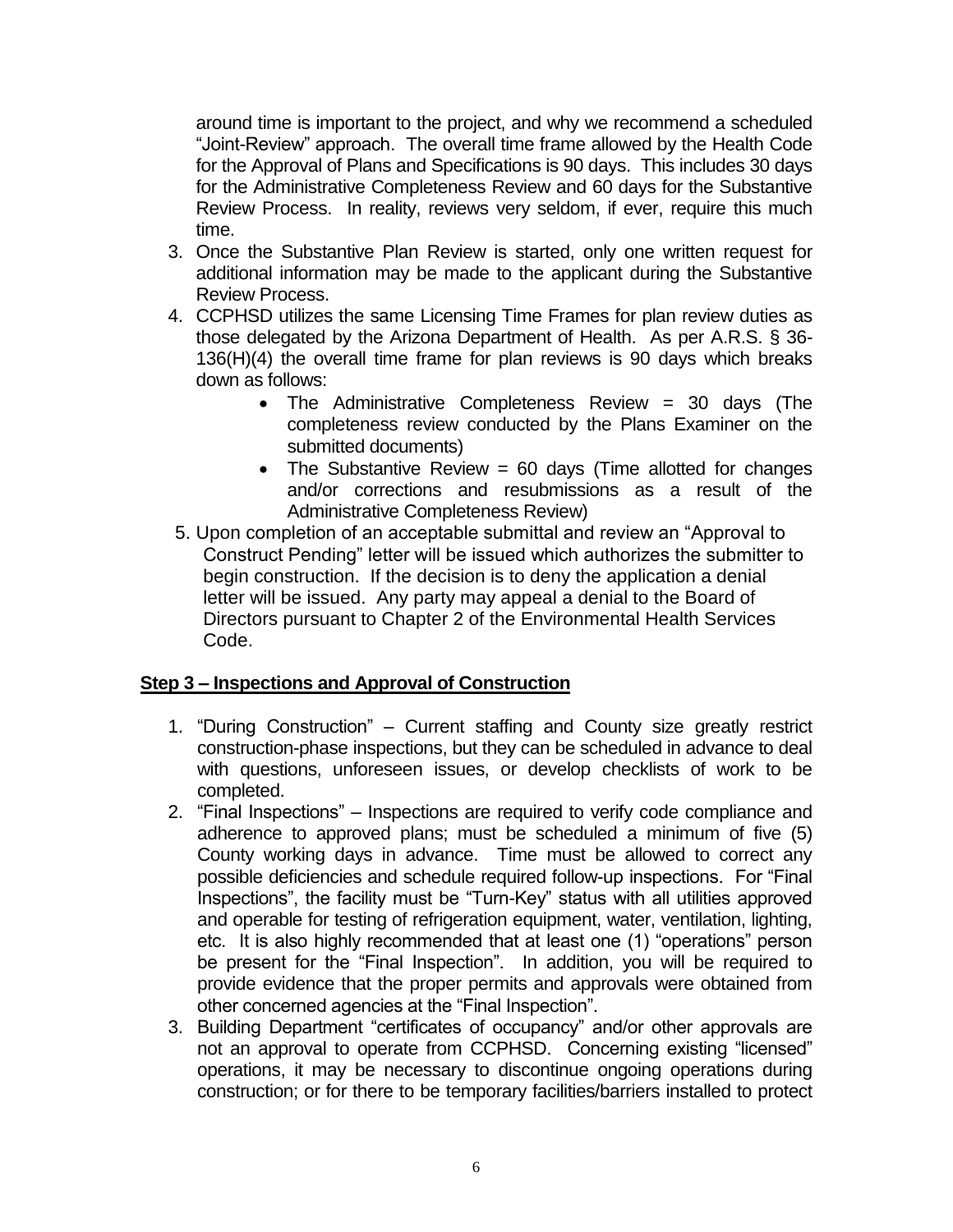on-going operations. In any event, an approval to operate or to continue existing operations comes from CCPHSD.

4. Once approval has been granted an application for a license must be filled out and submitted with the appropriate fee. In most cases this application and fee are collected at the "Final Inspection".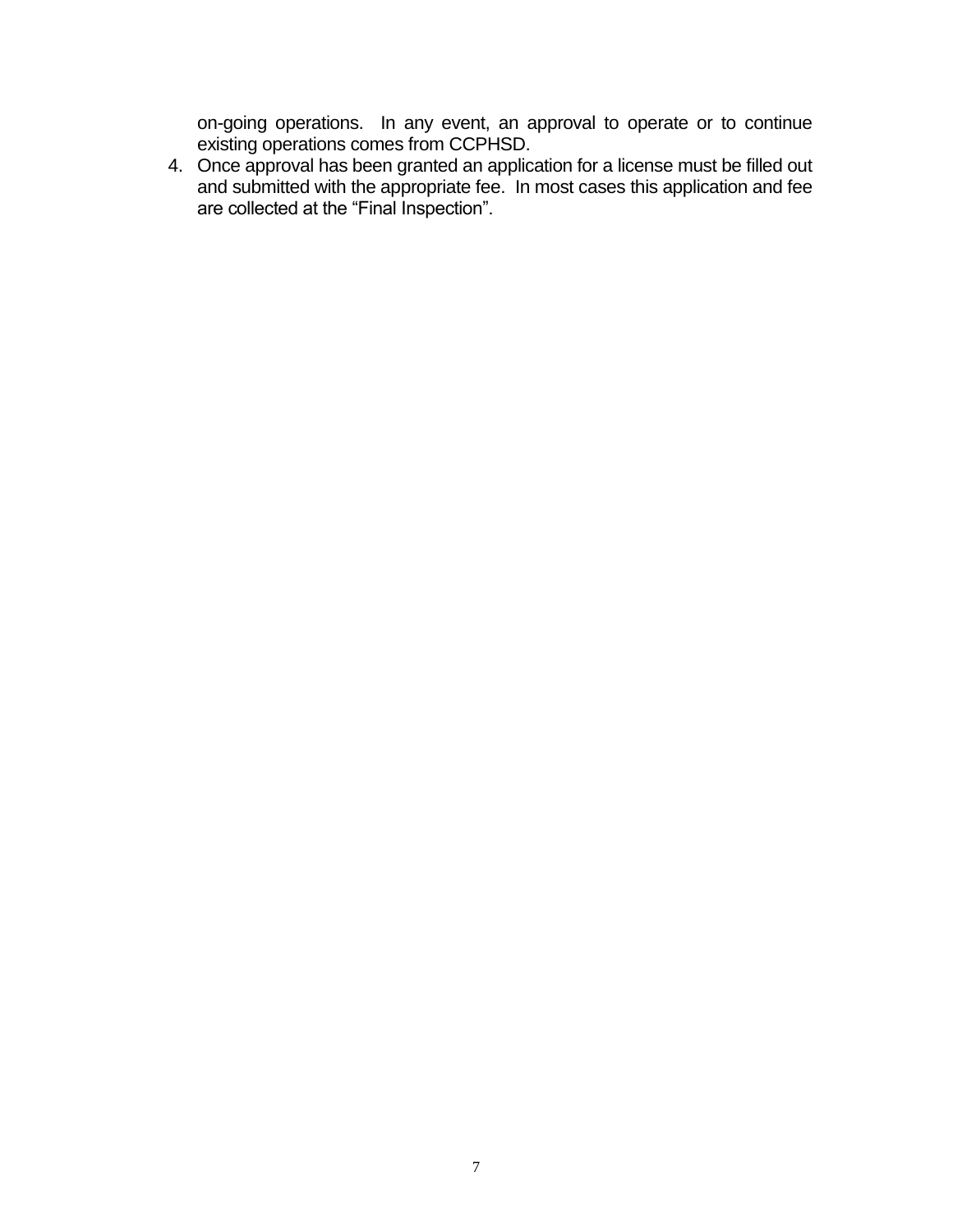# **The Menu**

Plan review cannot begin until a specific menu (and specific information related to the menu) is established. Decisions about adequate refrigeration, ventilation, number and types of sinks, equipment location, etc. all begin with the menu and associated activities. It is the menu that will determine how much physical space is needed for storage, walkways, etc. It is the associated activities required for the menu that determine whether or not sinks are needed for food preparation, whether or not one (1) or several hand wash sinks will be needed, etc.

Trying to squeeze an acquired physical space to accommodate a menu is usually an exercise in designing violations of the Food and Drink Codes into an establishment. The menu, instead, determines how much space and what type of equipment will be needed. "How do I make this 3000 square foot space fit my menu…?" is the wrong question. "What will I need to have this menu and associated activities…?" is the right question.

Please see Packet 2 of 2 (The Application Packet) under "The Menu" and provide the requested information and provide a menu.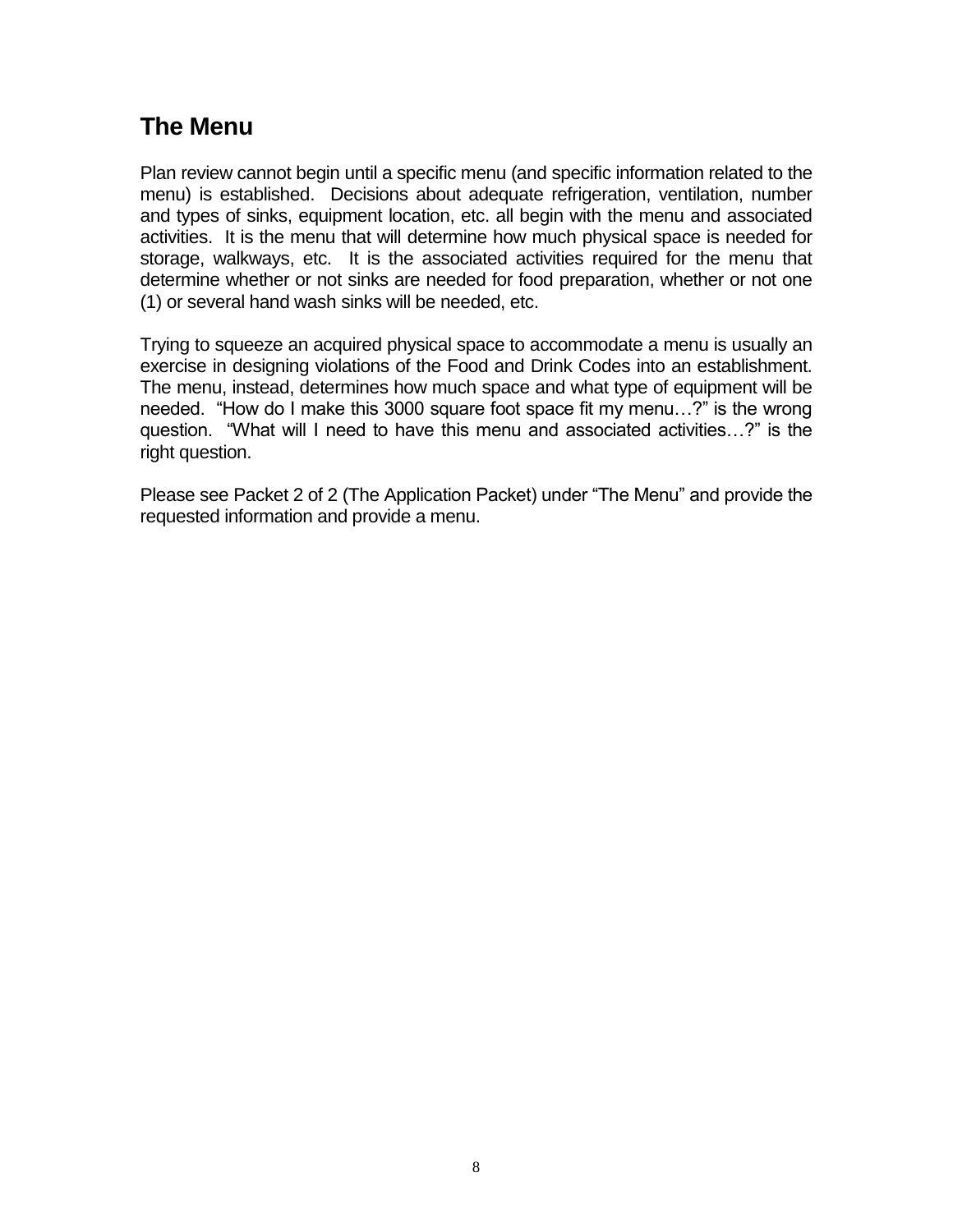# **Plumbing**

For most properties within Coconino County, there is a Building Department jurisdiction which will do a complete Uniform Plumbing Code (UPC) review, and the Health Code review will only overlap in certain specific areas. Decisions about the number of restrooms, restroom fixture numbers, and A.D.A. requirements will remain a function of the Building Department review. Grease trap/interceptor decisions are made by a variety of jurisdictions throughout Coconino County, and are only made by this office (Environmental Quality) when the property is served by an "onsite" wastedisposal system that it has jurisdiction over.

# **Sinks**

- 1. There shall be at least one (1) service sink (mop sink) for each floor level which will be equipped with hot and cold running water, under pressure, with a mixing faucet and approved backflow prevention. Janitorial stations should be conveniently placed for maintenance of the establishment. They should be separate from food and beverage preparation and storage areas. The janitorial station must be accessible for use during operation. Include either a floor basin or a leg-mounted mop sink. A concrete or ceramic tile curbed basin may be used. The minimum size of the basin must be 3 feet square and the curbing at least 4 inches high and 4 inches wide. Connect the basin or sink, with a drain, to the sanitary sewer.
- 2. For dishwashing, there will be at least a three (3) compartment sink with two (2) drain-boards or dish tables, or utensil racks, which will be sanitation underwritten, have hot and cold running water and be used only for dishwashing. The sink will accommodate all equipment and utensils needing dishwashing.
- 3. At least a three (3) compartment sink with two (2) drain boards is required for emergency backup when an operation proposes using an automatic dishwasher. The sink will accommodate all equipment and utensils needing dishwashing.
- 4. Hand wash sinks (in addition to those in the restrooms) will be provided that are convenient and accessible to all food preparation, dish wash and food dispensing areas. The number will vary with the floor plan and layout of both equipment and activities. It is not just a function of horizontal distance. Each hand sink will provide hot and cold running water out of a mixing faucet. The hot water will have a minimum temperature of 110°F. Metered faucets will remain open a minimum of 15 seconds. Hand sinks will be used for hand washing only. In bars, where ice is handled or manual washing, rinsing and sanitizing of glassware is done, a separate hand washing sink is required.
- 5. Provide a supply of dispensed, hand cleaning soap and a supply of dispensed paper towels at each kitchen, bar and restroom hand wash sink. The use of common cloth towels is not allowed. Hand drying devices using air are not allowed in food preparation, service or bar areas. Hand sanitizers or gloves may be used in addition to conventional hand washing, but never as a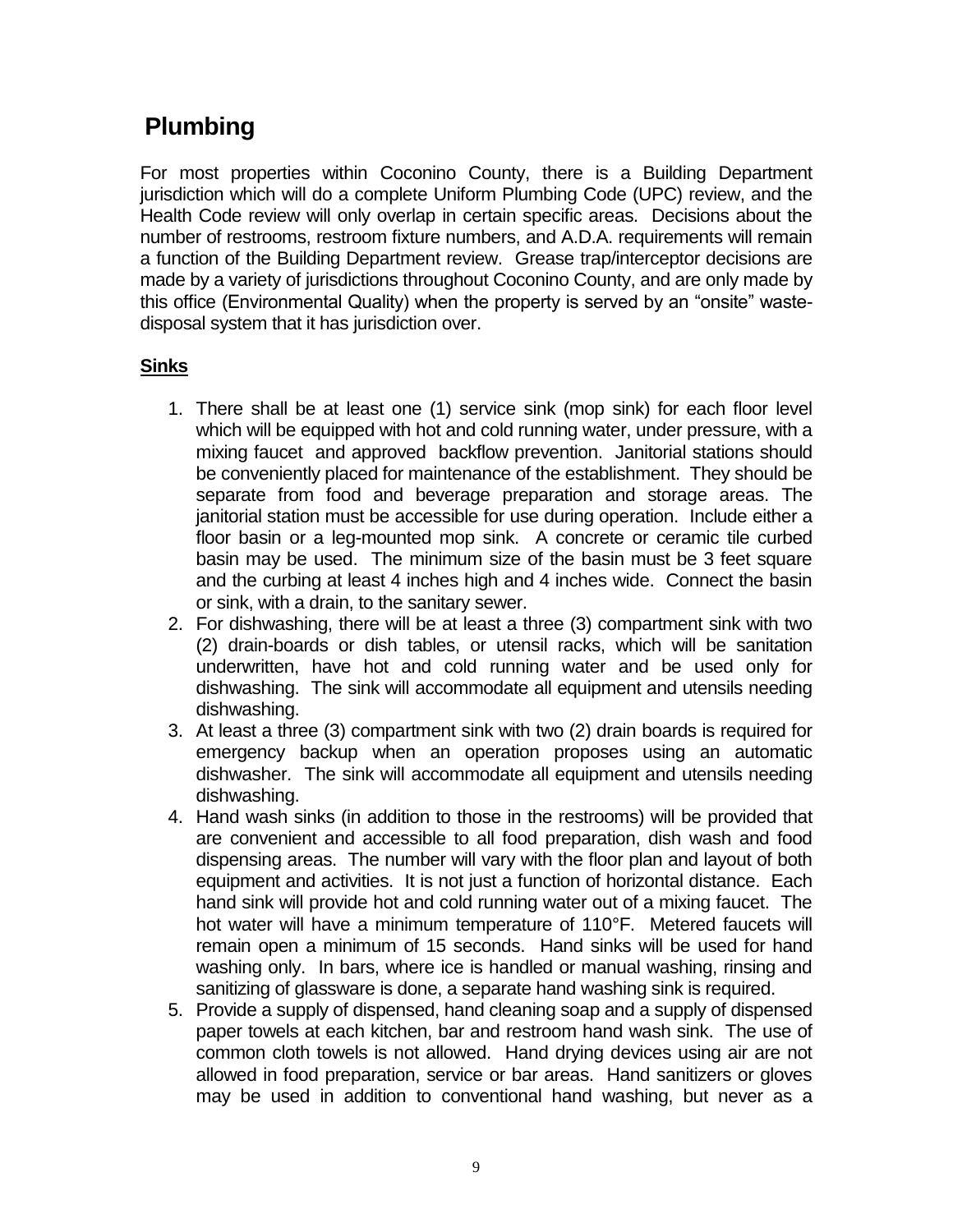substitute. Sanitizers and gloves should be dispensed at hand wash sinks. Plastic or non-latex gloves are required.

- 6. Splash guards are needed when a hand wash sink is within 24 inches of a food contact surface, food/utensil storage shelves, food service areas, vegetable preparation sink or dish washing sink. Install a waterproof splashguard at least as high as the faucet and as wide as the hand sink, between the sink and food/dish related areas. We recommend the use of stainless steel. Securely fasten splashguards to the wall, counter top or sink. Seal the seam created by the splashguard with silicone.
- 7. Separate food-prep sinks will be provided if the operation uses sinks to prepare foods. Examples would include the washing of vegetables or the thawing of frozen foods. Food-prep sinks must be indirectly connected via an air-gap, sanitation underwritten and be used only for food preparation.
- 8. Sewer-connected sinks for all outdoor cleaning if an operational requirement exists. Examples would include can-wash, mats and duckboards or when a water service is provided at a solid waste storage area. There may or may not be a requirement for a grease trap/interceptor depending upon jurisdiction within the County.

## **Indirect Wastes**

- 1. All equipment holding food or beverage that is equipped with a drain line must be drained indirectly to the sewer (air-gap in most cases), such as ice making, dispensing and storage equipment, condensate lines from refrigeration equipment (unless evaporative disposal of condensate), food prep sinks, beverage-dispensing equipment, espresso machines, wok grills, etc. The airgap must be two (2) times the diameter of the drain pipe or a minimum of one (1) inch.
- 2. Floor sinks, floor drains and trough drains must not be installed within walk-in refrigeration units for food service applications.
- 3. Floor sinks/floor drains must be installed flush with floor finish so as to remain accessible for cleaning (example not covered by hard to move equipment).

## **Conduit Installation**

- 1. In restrooms, food preparation and dish wash areas, all piping must be concealed within the substructure of the building to as great an extent as possible, except for stub-outs to fixtures, and unless prohibited by law (an example would be gas lines). Any exposed lines in these areas must be preapproved, and will have to be installed a minimum of ¾ of an inch away from wall and ceiling surfaces, and at least six (6) inches above the floors. Any hangers and brackets will have to be of an easy-to-clean design.
- 2. All structural penetrations by conduits that lead to inaccessible areas must be sealed; walls, ceilings, chases, etc. You can use escutcheon plates, trimmed foam, caulking, etc.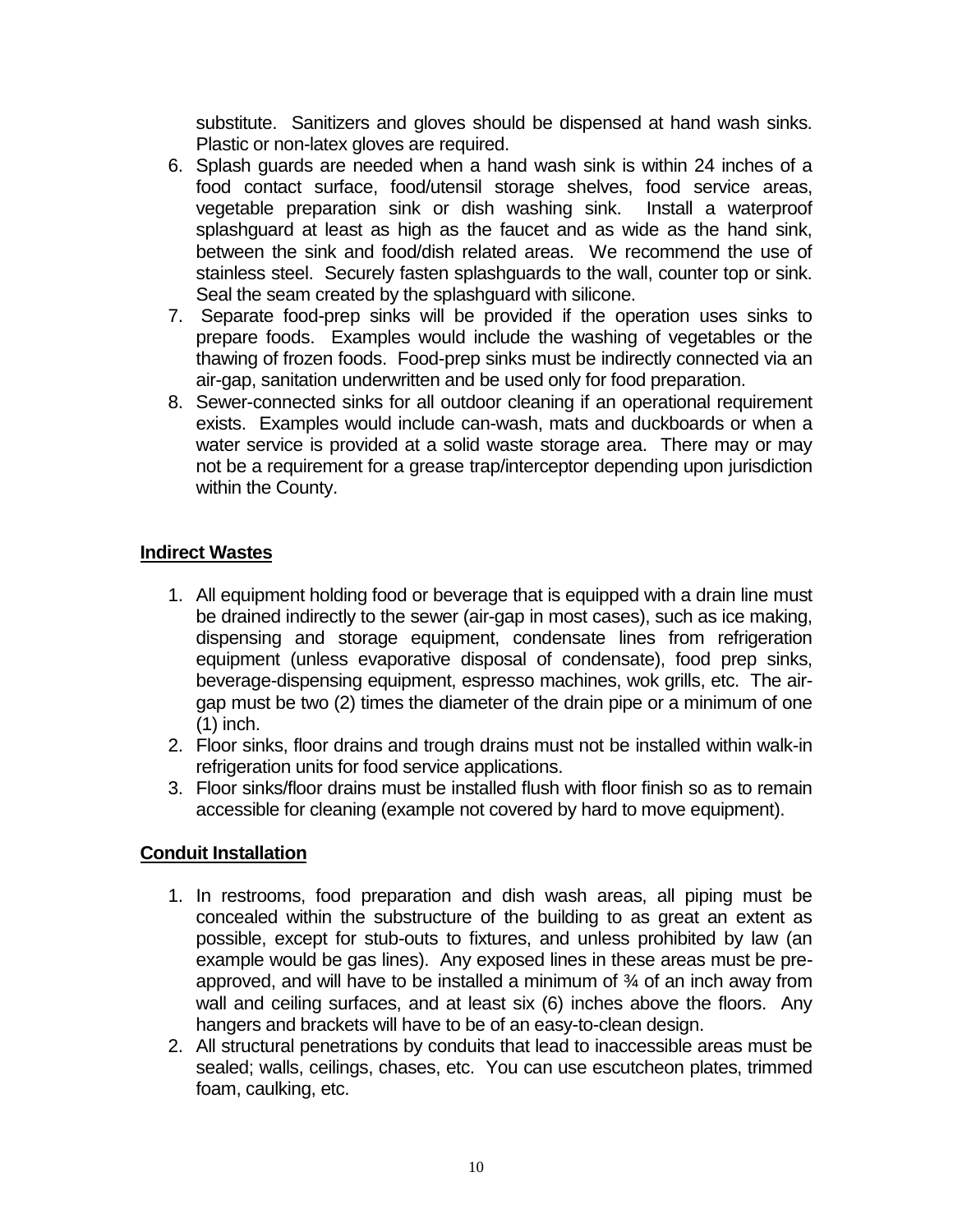Please see Packet 2 of 2 (The Application Packet) under "Plumbing Schedule" and provide the requested information.

**"Handsinks":**

**- all prep areas**

**- all dishwash areas** 

**- all food dispensing areas**

**(in addition to those in restrooms)**



**"Service Sink": Minimum of 1**







**"Prep Sinks": "Menu-Dependent" -Required when sink(s) used for any food prep -Sanitation Underwritten**

**Equipment**



11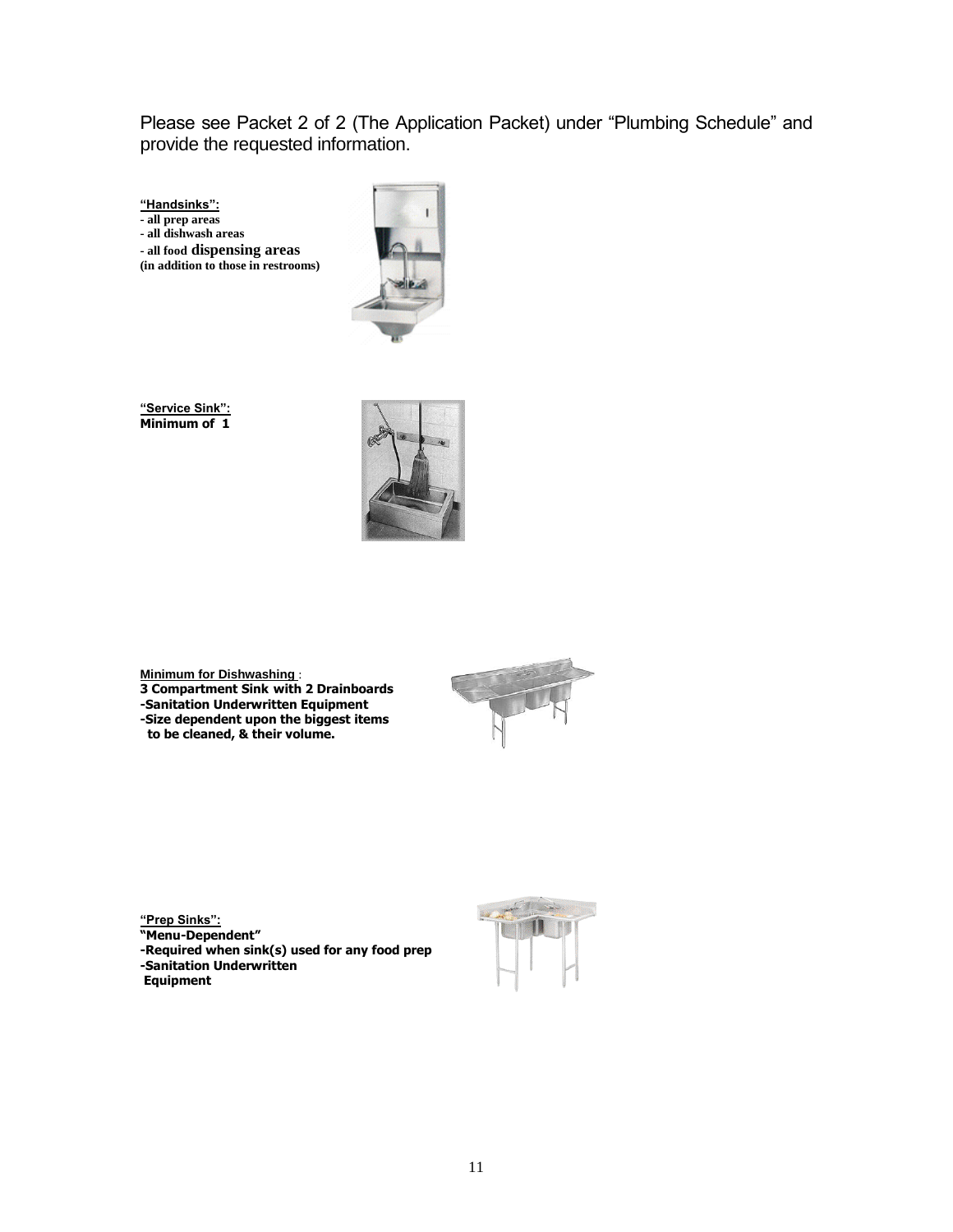

**Install according to local building authority**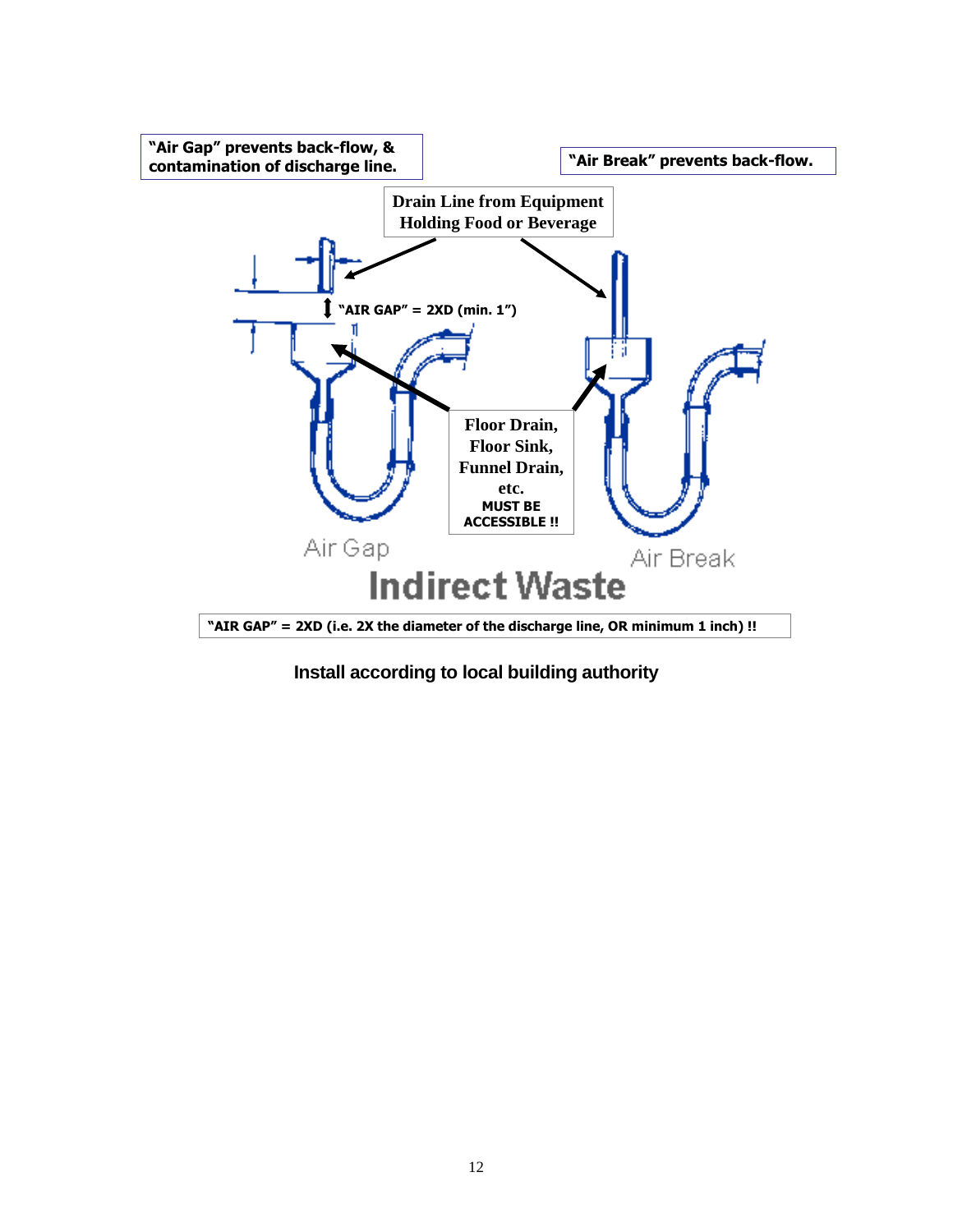# **Food Equipment**

Food equipment includes all food and beverage equipment and associated shelving, dishwashing equipment, hoods, food preparation sinks, walk-in refrigeration equipment, air curtains, casework (cabinets, counters), tables and chairs, transport equipment, etc.

All food equipment must be sanitation underwritten by an A.N.S.I.-affiliated laboratory. A specification sheet must be provided for each item which includes a verification of sanitation approval. Any used equipment must be so identified, must be in good condition and must meet the most current sanitation standards (Note: alterations to equipment may result in said equipment being disapproved).

Any changes to equipment, if any, must be pre-approved by additional submittal and review. Some used equipment, while previously sanitation approved, may not meet current sanitation standards and may be rejected even though they are in good condition (i.e. galvanized hoods are no longer approved, refrigeration equipment must meet the newer 41°F product-temperature criterion, etc.).

Refrigeration equipment must be sanitation approved not only for design and construction, but also for specific operational use (i.e. most underwritten "merchandizer" equipment is only approved for pre-packaged and/or bottled products, not for foodservice applications).

Equipment such as counters, cupboards, dining tables, and shelving not utilized for direct food contact (or closely associated contact), do not require a sanitation underwriter, but descriptive shop drawings and/or specifications must be provided to verify that design and construction provide smooth, nonabsorbent, durable, and easy-to-clean finishes when located in food preparation areas, food dispensing areas and dishwashing areas.

# **Specialty Equipment**

- 1. Cold Plates: When installed in ice bins, the cold plates must be an integral part of the bin. Drop-in cold plates are not allowed. The cold plate and beverage lines must not be in contact with the beverage ice.
- 2. Dipper Wells: Provide dipper wells with running water where you dispense bulk ice cream. Also, consider using dipper wells with dispensing utensils for other bulk foods such as cooked rice, whipped butter, etc.
- 3. Garbage Grinders: Garbage grinders may be installed at pre-rinse sinks only. Do not install garbage grinders on food preparation sinks.
- 4. Fryers: Recommend splash guards on the sides of deep fryers.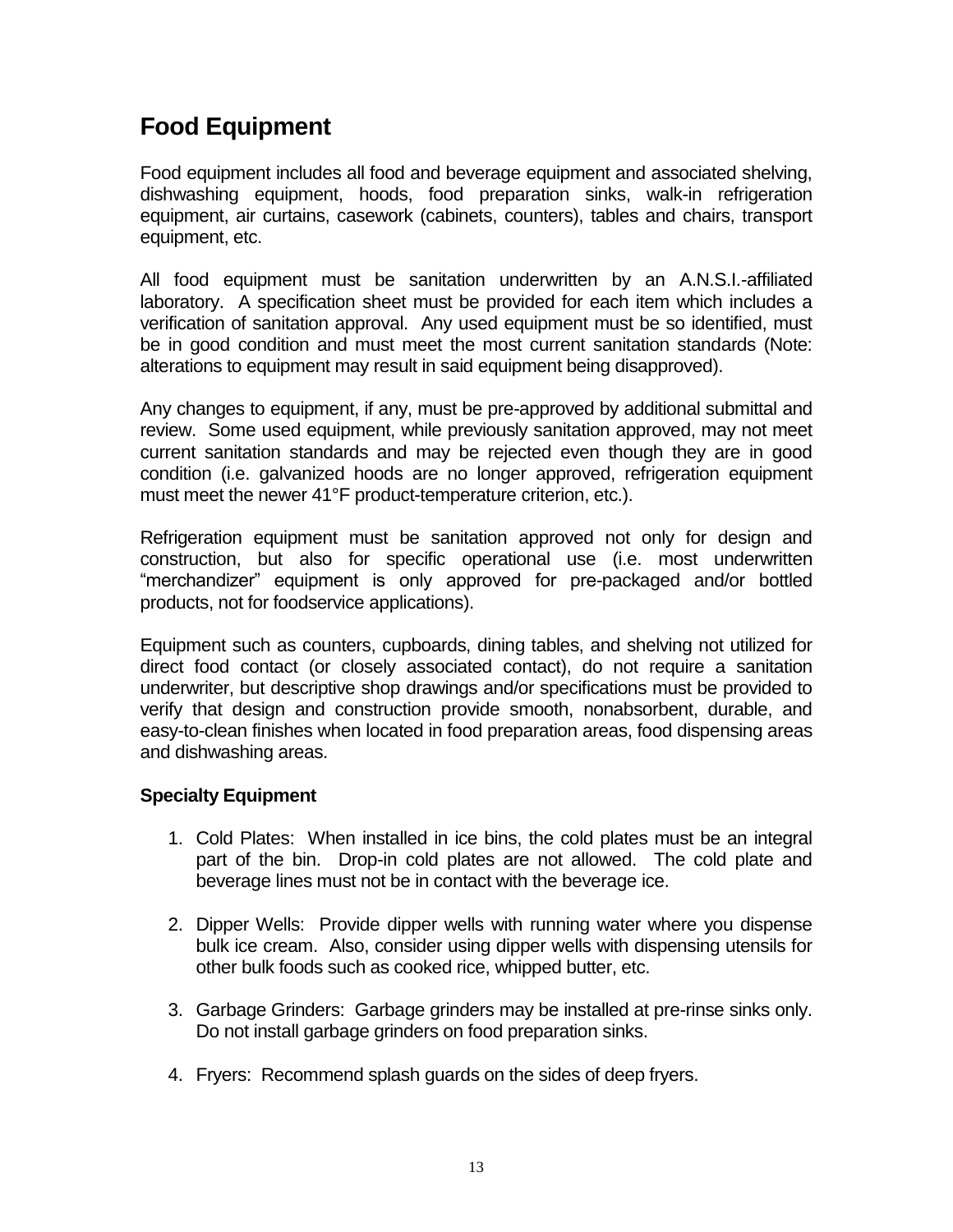- 5. Microwave Ovens: Commercial grade and domestic microwave ovens are approved for food service.
- 6. Sneeze Guard/Food Shield Design: Salad bars, buffets, serving lines and sneeze guards shall comply with the Standards of an ANSI accredited certification program and/or meet Departmental approval. Sneeze guards shall be constructed of approved durable materials such as tempered glass, plexi-glass, plastic, stainless steel or other finished metal supports and shall be easily cleanable. The food shield should intercept a direct line between the customer's mouth/nose area and the food on display. On average, the vertical distance from the customer's mouth to the floor is 4' 6" to 5 ft. Closed ends or side panel protection is required for all sneeze guards to ensure proper food protection. The maximum height from the floor to the shield is 54". This average must be adjusted for children in educational institutions (i.e. elementary schools) and for other special installations to accommodate the wheel chair bound. The counter height should be 34" to 36" to provide a 12" to 14" food zone in adult self-service areas. Counter heights in elementary school food self-service areas shall have a 27" to 29" counter height. Counter heights may be less than 30" to accommodate chafing dishes, etc., but food shall be protected within the food zone. Clean dishes and utensils shall be stored in a clean, dry location where they are not exposed to splash, dust or other contamination at salad bars, buffet lines, serving lines, etc. All sneeze guard/food shields will require an on-site inspection to verify that they meet Departmental approval. From a height of  $4'$  (54") the sneeze guard should extend sufficiently at a 45° angle down to intercept the mouth/nose area of an averaged height person. A properly designed food shield will provide protection under/behind the sneeze guard from the mouth/nose area for all food in the food zone.
- 7. Table-Mounted Equipment: Install table-mounted equipment on 4-inch legs, or seal the equipment to the table using silicone caulk, unless it is easily movable. Easily moveable equipment must: a) be less than 30 lbs. (14 kg) or on casters, gliders or rollers; b) have no utility connection or have a quick disconnect utility connection. Maintain pieces of table-mounted equipment at least 6 inches apart to facilitate cleaning access.
- 8. Floor-Mounted Equipment (Movable): The preferred method of installation is to place equipment on casters, gliders or rollers. Use coated steel, commercial grade, NSF approved, utility connections that are smooth and flexible with quick disconnects. The connections must be long enough to move the equipment so the area around can be cleaned. Equipment may be elevated on legs, as long as a minimum 6-inch clearance between the floor and equipment is provided. Floor mixers may be elevated to provide at least a 4-inch clearance between the floor and equipment.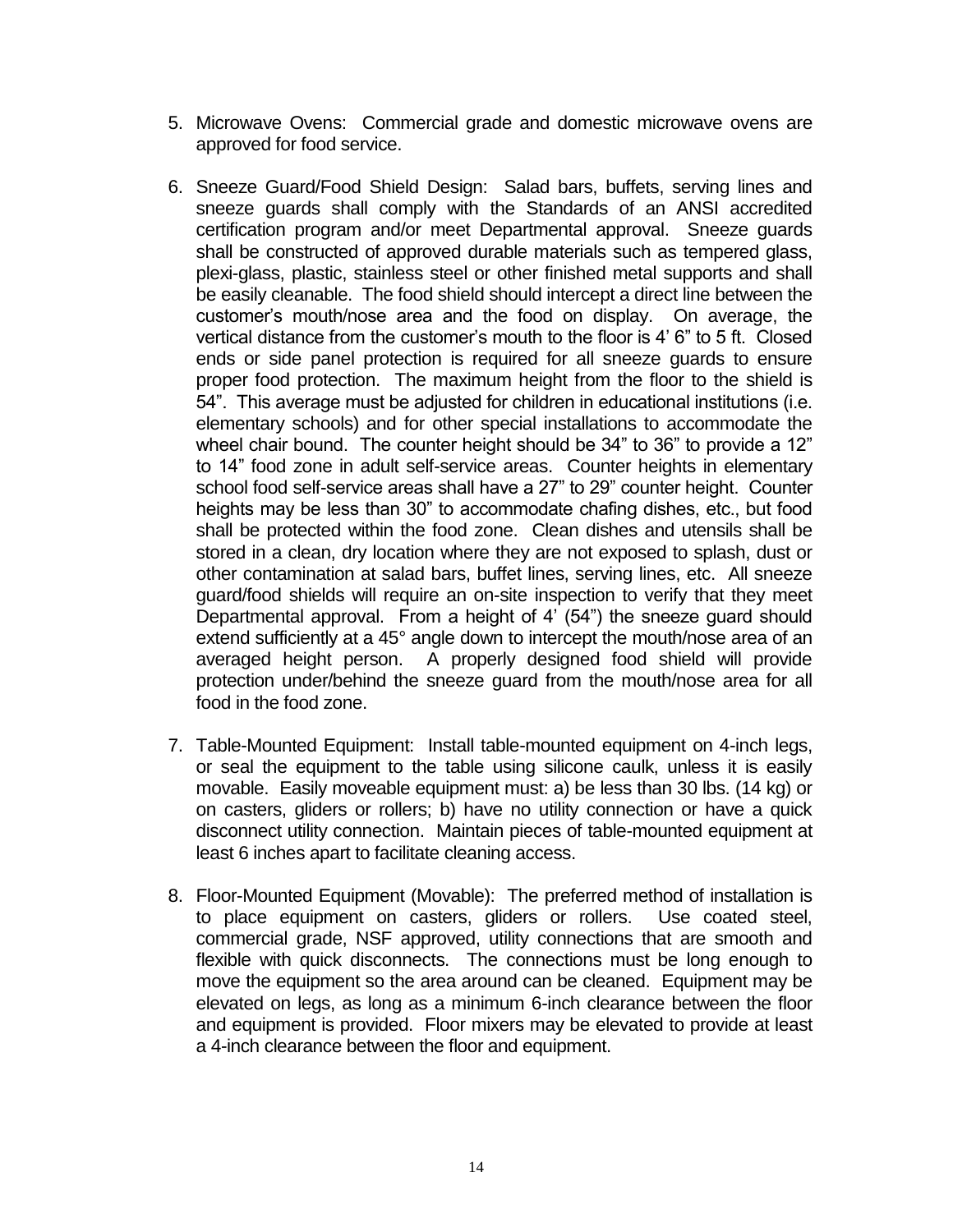- 9. Floor-Mounted Equipment (Fixed): Install stationary equipment with sufficient space between adjacent equipment, floors, walls, cabinets and ceilings to facilitate proper cleaning. Maintain 8 inches of spacing when the area to be cleaned is less than 4 feet long and 18 inches when the area is greater than 4 feet. If sufficient space is not possible between, behind and above each piece of equipment, or if the space between such equipment is greater than 1/32 inch, the spaces must be sealed. Use 100 percent silicone caulk or cleanable trim/flashing to seal spaces. Seal all gaps, cracks, voids, protrusions, and penetrations using silicone caulk or trim that meets the finish material standard. The silicone bead must be smooth and coved. Conceal all plumbing, electrical and gas lines in walls or ceilings, whenever possible. Otherwise keep all exposed lines at least 6 inches above floor level and at least ¾ inch away from walls and ceilings. Conduits or pipes shall not be installed across any aisle or high traffic area.
- 10.Walk-in Coolers: Walk-in refrigerators, freezers or other large equipment, with spaces 30 inches or less between the top surfaces of the equipment and the ceiling require flashing or closing off in a clean, tight and vermin proof manner. Flash, trim or caulk spaces between walk-in refrigerators and adjacent walls.

Please see Packet 2 of 2 (The Application Packet) under "Food Equipment" and provide the requested information.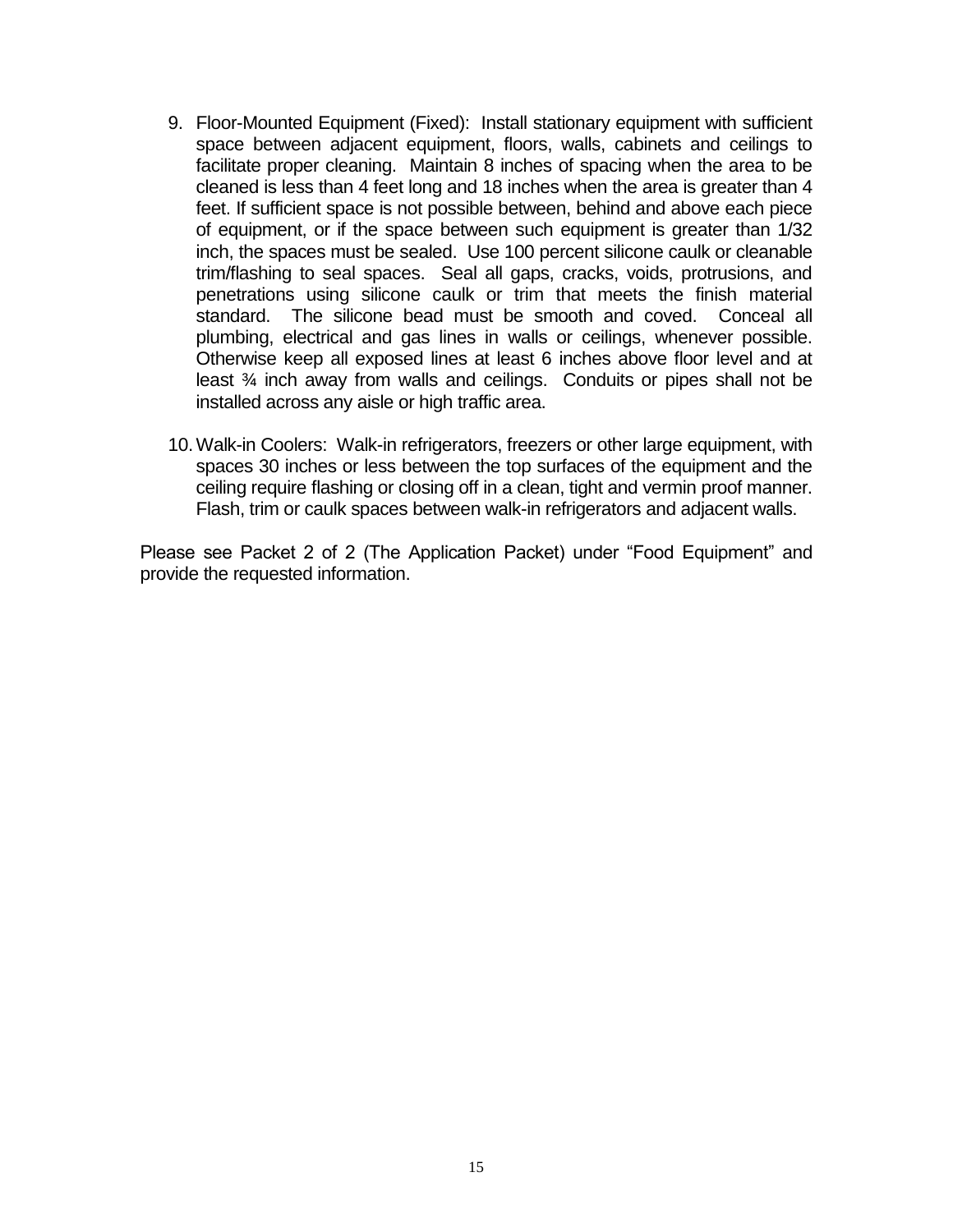# **EQUIPMENT SANITATION STANDARDS**

**MUST be "Underwritten" by ANSI-Affliated Lab !!!**

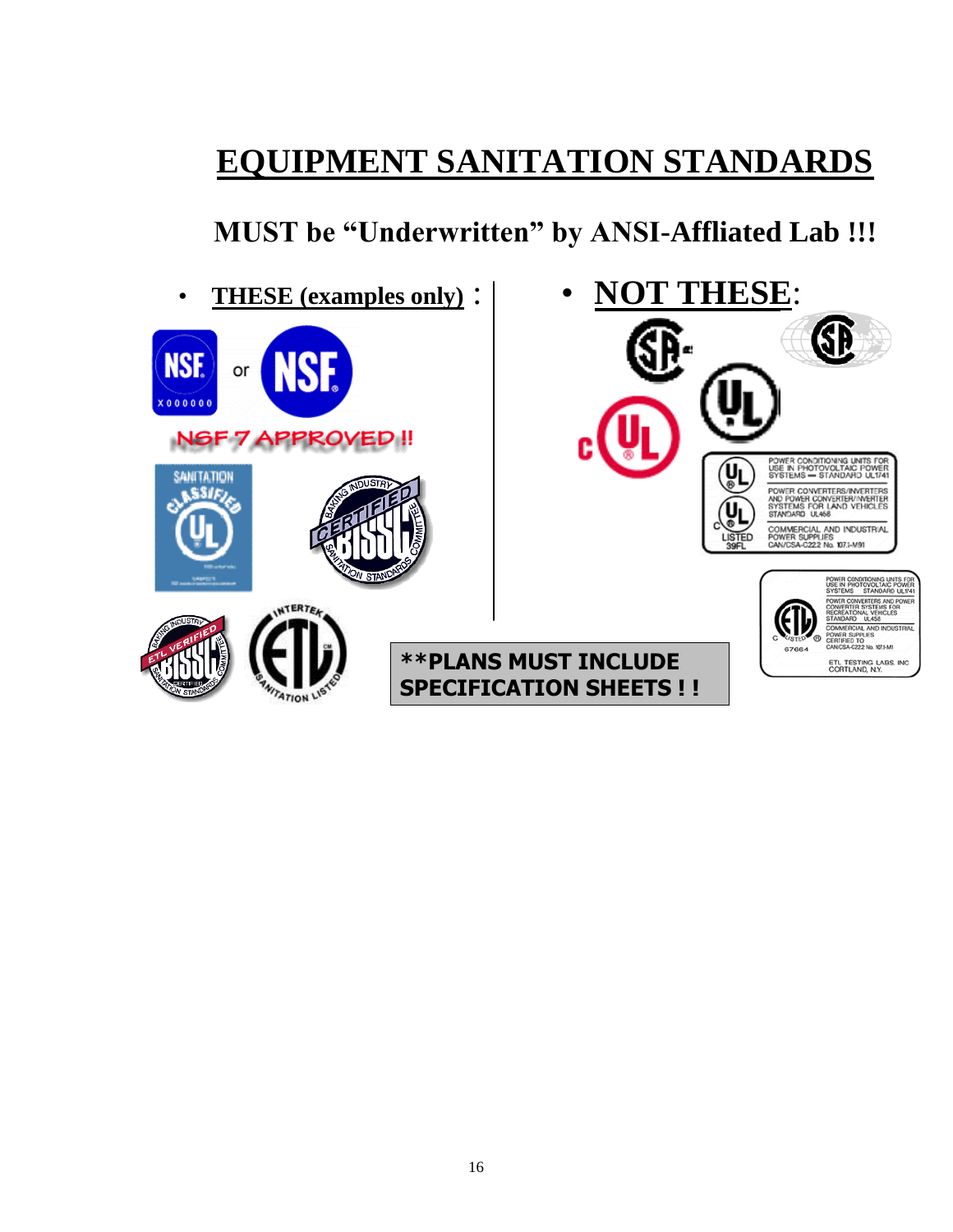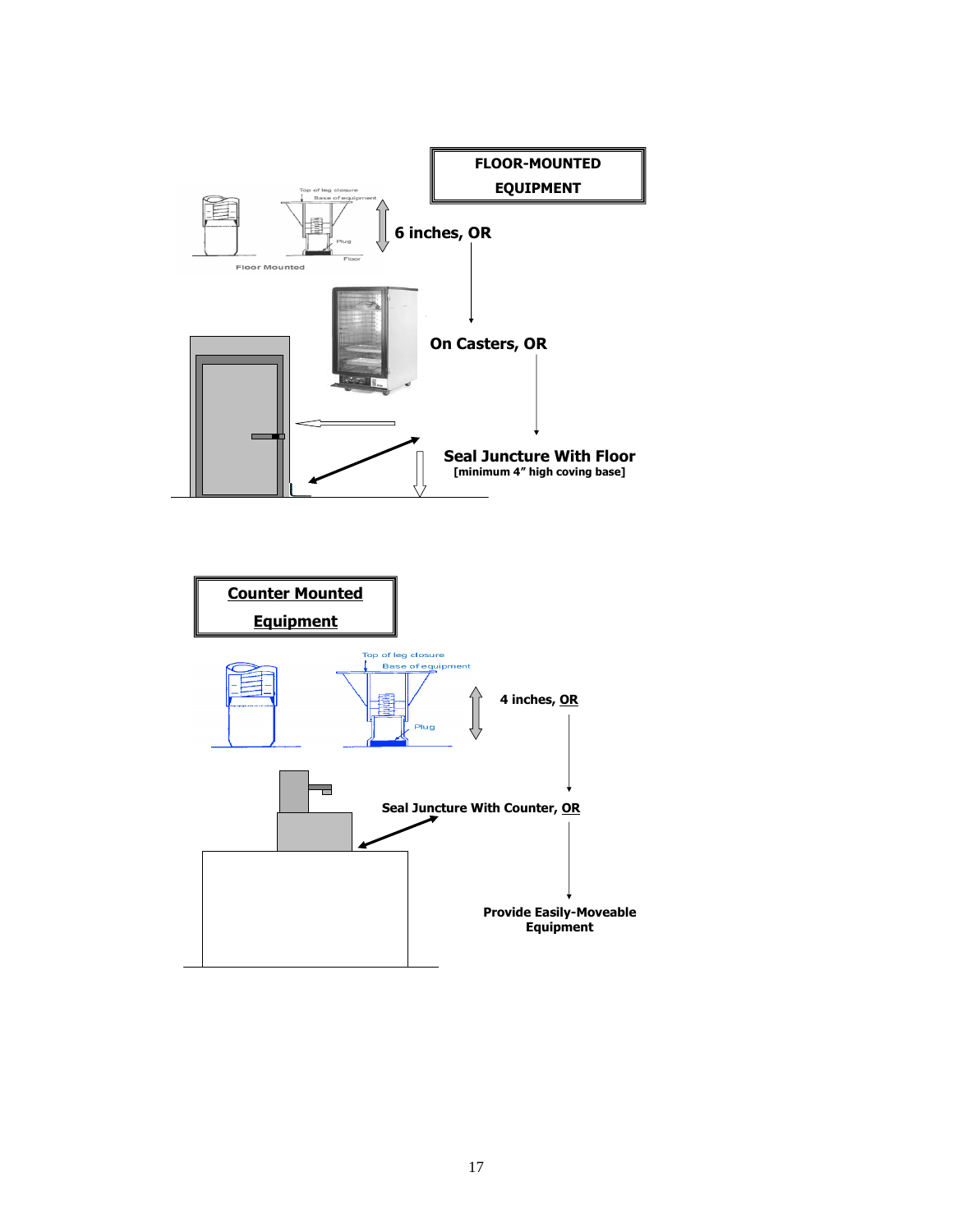



2. Conceal conduits within substructure except where prohibited by law.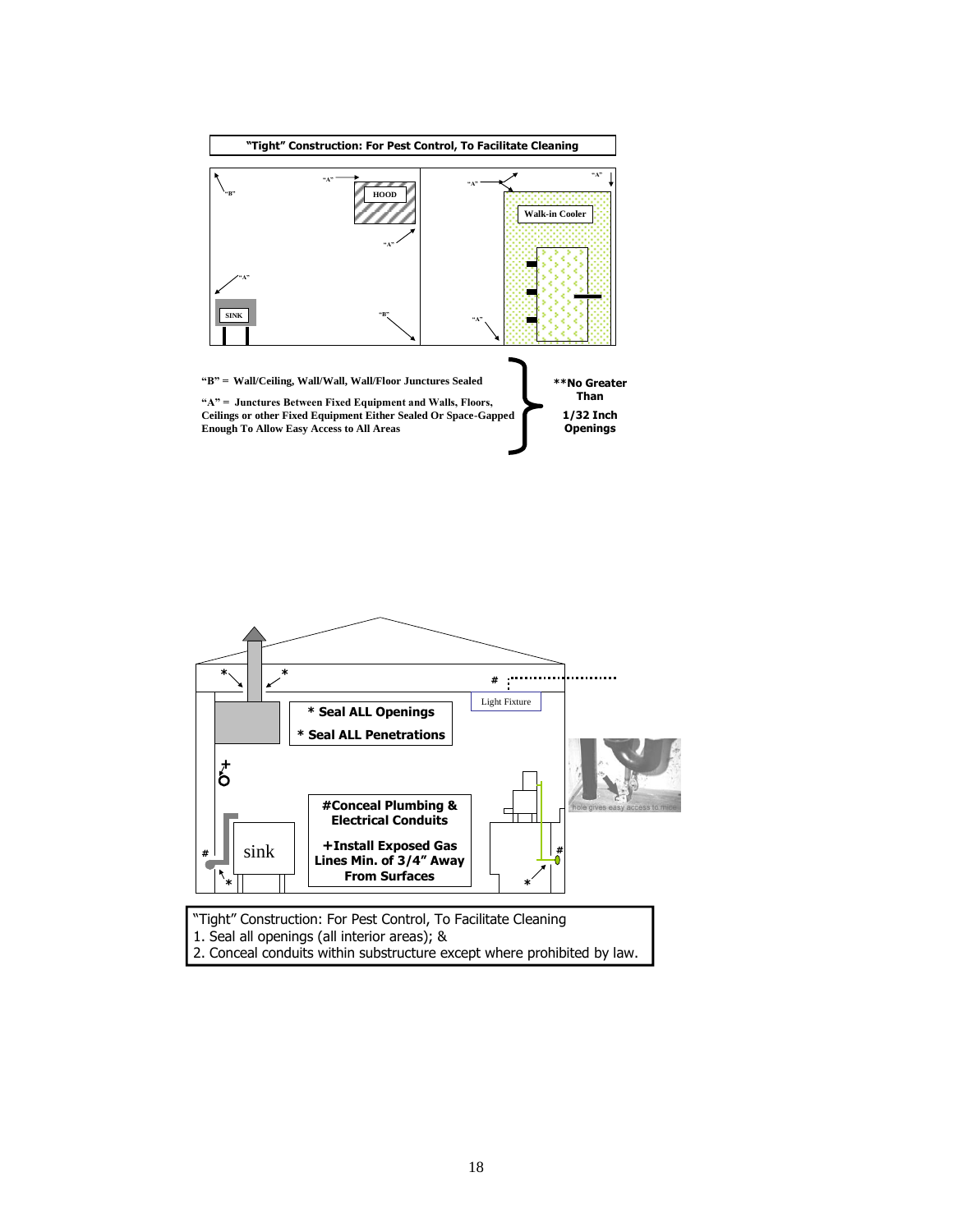# **Finishes**

# **Walls**

Provide a smooth, nonabsorbent, easily cleanable surface that is light in color. Skip trowel finish is not acceptable. Raw wood or unfinished studded walls are not permitted. We do not recommend textured drywall surfaces. Walls shall be constructed with material that leaves a smooth finish such as stainless steel, approved FRP (Fiberglass Reinforced Panel), ceramic tile, painted dry orange peel textured wall, etc. All splash areas must be finished with durable and waterproof materials such as FRP or stainless steel. Painted dry wall in splash and moisture related areas are not acceptable.

Painted wall surfaces in all food service and ware washing, storage and restroom areas should be smooth and light in color. Use a quality high gloss enamel type paint. A maximum 25% random pattern or band of darker colored wall finishes are recommended in customer related areas such as bars and restrooms.

Wainscoting in all establishments must meet the same requirements as kitchen areas. Grout shall be smooth and finished flush with the surface of all tile.

Wall finishes behind cook lines and under vent hoods shall be of stainless steel or its equivalent. Wall surfaces from lower edge of kitchen exhaust hoods to the floor surface including the wall/floor junctures shall be finishes with coved metal, coved ceramic tile, or other similar durable, easily cleanable materials.

Construction masonry units (CMU), brick and other masonry units installed as a finish material shall be free of pits, voids, cracks, depressions and shall be smooth and easily cleanable. Light colored astra-glaze-sw® glazed masonry units are acceptable.

FRP must be light in color and easily cleanable (Pebble surface or Smooth surface). Grooved and/or painted FRP panels are not approved.

Finish faced medium density fiberboard (MDF) backed panels are acceptable in nonmoisture related areas only. However, the material is not recommended and not approved in moisture related areas due to durability concerns.

# **Floors**

Floor finishes shall be commercial grade, durable, smooth, non-slip, nonabsorbent, grease resistant and easily cleanable. The use of poured monolithic floors may require specific approval for kitchen applications. Carpet is not allowed in any food prep, storage, service, refuse areas, restrooms or utensil washing areas. Carpet approved by this office is permitted in customer areas and prepackaged retail areas.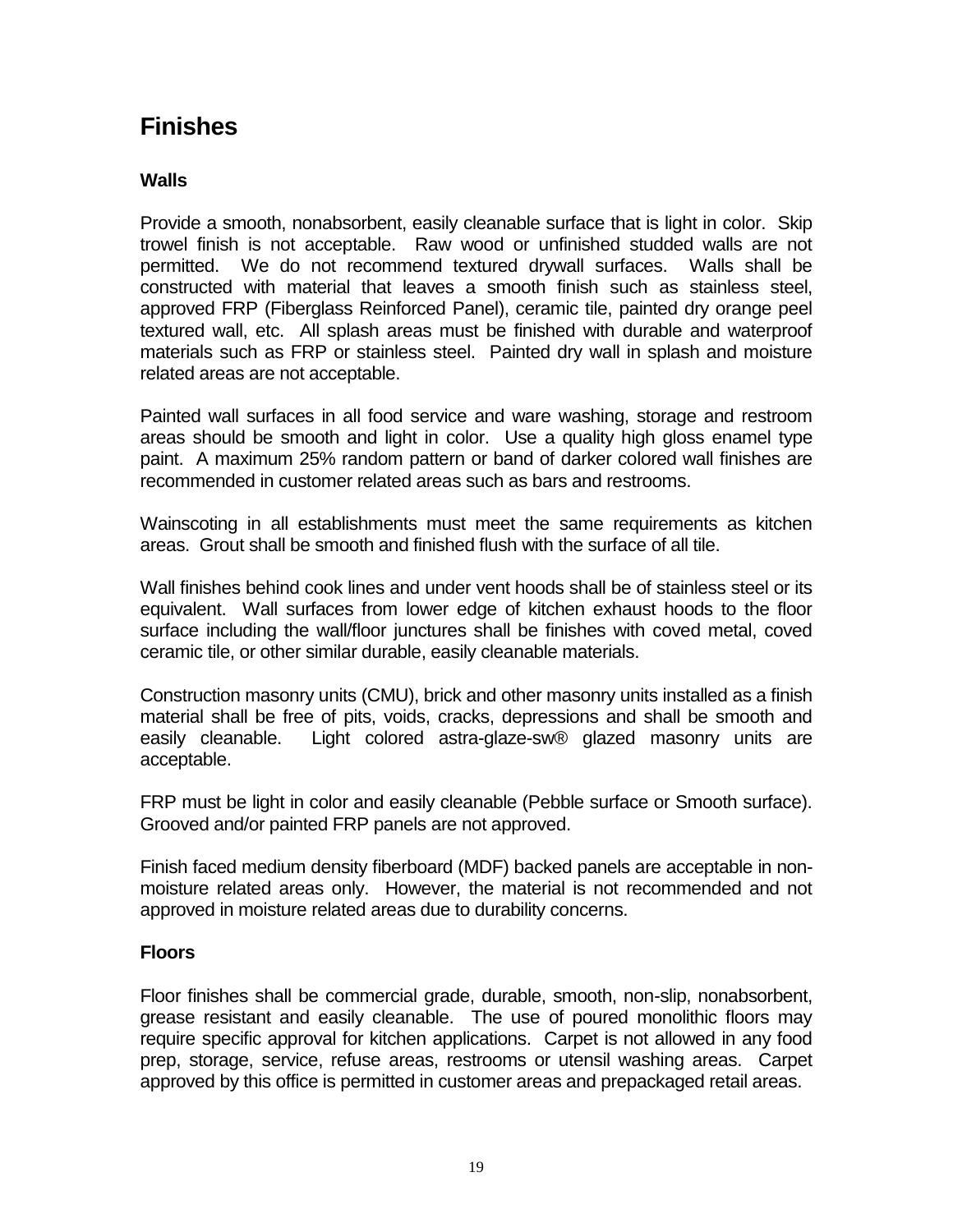Concrete floors shall be smooth, and have all expansion joints, saw cuts and cracks properly filled. We recommend at least three (3) feet Vinyl Composition Tile (VCT) or washable surface around perimeter of retail reach-in cooler units. Grout shall be smooth and finished flush with the surface of the tile and non-absorbent.

Samples may be submitted for prior approval.

# **Ceilings**

Provide smooth, non-absorbent, easily cleanable and light-colored ceiling surfaces that can withstand frequent cleaning. Exposed joists, studs or other support structures will not be accepted. Acoustical ceiling tiles are not permitted in restrooms, kitchens, mop sink areas or high moisture related areas.

# **Coving**

Provide a smooth, coved base (⅜ inch radius or greater) at the juncture of walls and floors. Coved bases are required at the juncture of cabinets and floors. Examples of acceptable materials for coved base are four (4) inch vinyl or rubber, ceramic or quarry tile and stainless steel.

Ceramic tile used as coving shall not be installed on top of floor tiles at floor/wall junctures. The floor/wall juncture shall be a true flush cove base with at least a  $\frac{3}{8}$ inch radius or greater.



 **Flush 3/8" radius**

Concrete curbs in a walk-in cooler/freezer shall be finishes smoothly, properly coved with ⅜ inch or greater, beveled away from the wall at the top edge and thoroughly sealed. Rubber/vinyl cove base is not permitted inside walk-in cooler/freezer units.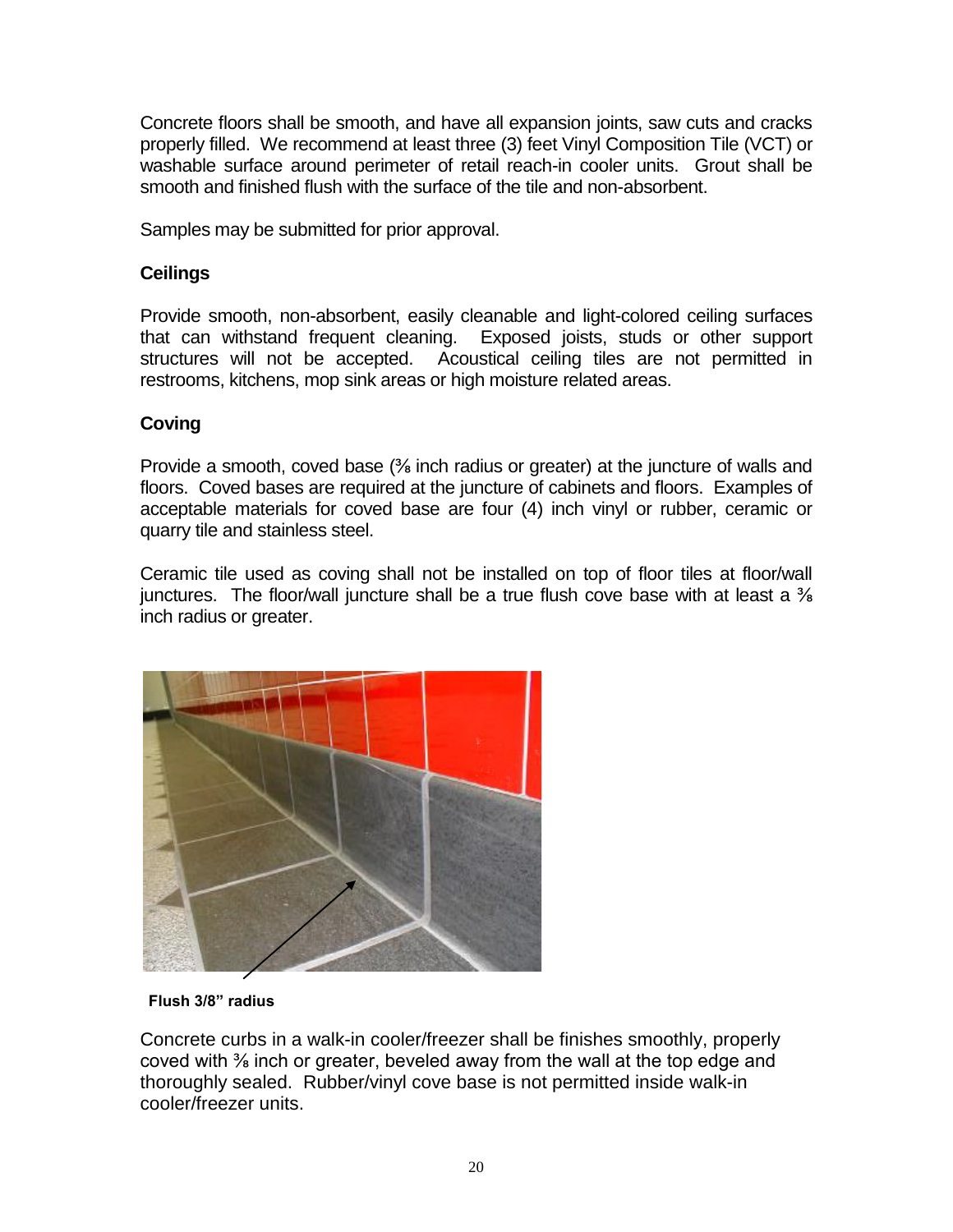## **Shelving, Woodwork, Millwork and Countertops**

All wood shelving or woodwork shall be sanded smooth, free of open joints and sealed or painted to a smooth, final finish. All wood edges shall be smooth and easily cleanable. No raw wood is permitted. All raw wood must be sealed or painted. Countertops shall be smooth and easily cleanable, impervious to moisture, free of cracks, crevices. Food contact surfaces shall be stainless steel or NSF approved. Formica, Melamine, laminated shelving or similar surfaces are not permitted in food preparation, storage or ware washing areas.

## **Walk-in Refrigerator and Freezer Units**

Walk-in refrigerator and freezer walls, ceilings and floor/wall junctures shall be metal or equal and properly coved. Flash, trim or caulk spaces between walk-in refrigerators and adjacent walls. Walk-in refrigerators and freezers with spaces 30 inches or less in height between the top surfaces and the ceiling may require flashing or closing off in a clean, tight vermin proof manner. We recommend that all walk-in coolers be flashed off to ceiling.

We recommend the installation of screeds so that you have an effective  $\frac{3}{8}$  inch radius cove on both the interior and exterior of the unit. Other approved methods include a grout radius as an integral part of the flooring material or corrosionresistant metals.

Because of separation problems, vinyl cove base is not acceptable in walk-in units. Due to breakage and separation concerns, we do not recommend the installation of ceramic or quarry tile as coving in walk-in units. Galvanized metal will rust when installed as a finish in a walk-in cooler. It is not recommended. Stainless steel is the preferred material.

# **Bar, Server and Wait Stations**

Bars, server and wait stations, or areas extending from the kitchen must utilize the same finishes as the kitchen. Also, the interior walls of radius counter surfaces (i.e. radius bar counters) should be constructed flat to allow equipment to be sealed to the walls.

# **Dining Room**

Generally, dining room finishes are not regulated. However, we recommend that if carpeting is used as a floor covering, it should be of durable, closely woven, stain resistant material, properly installed, cleaned and maintained in good repair.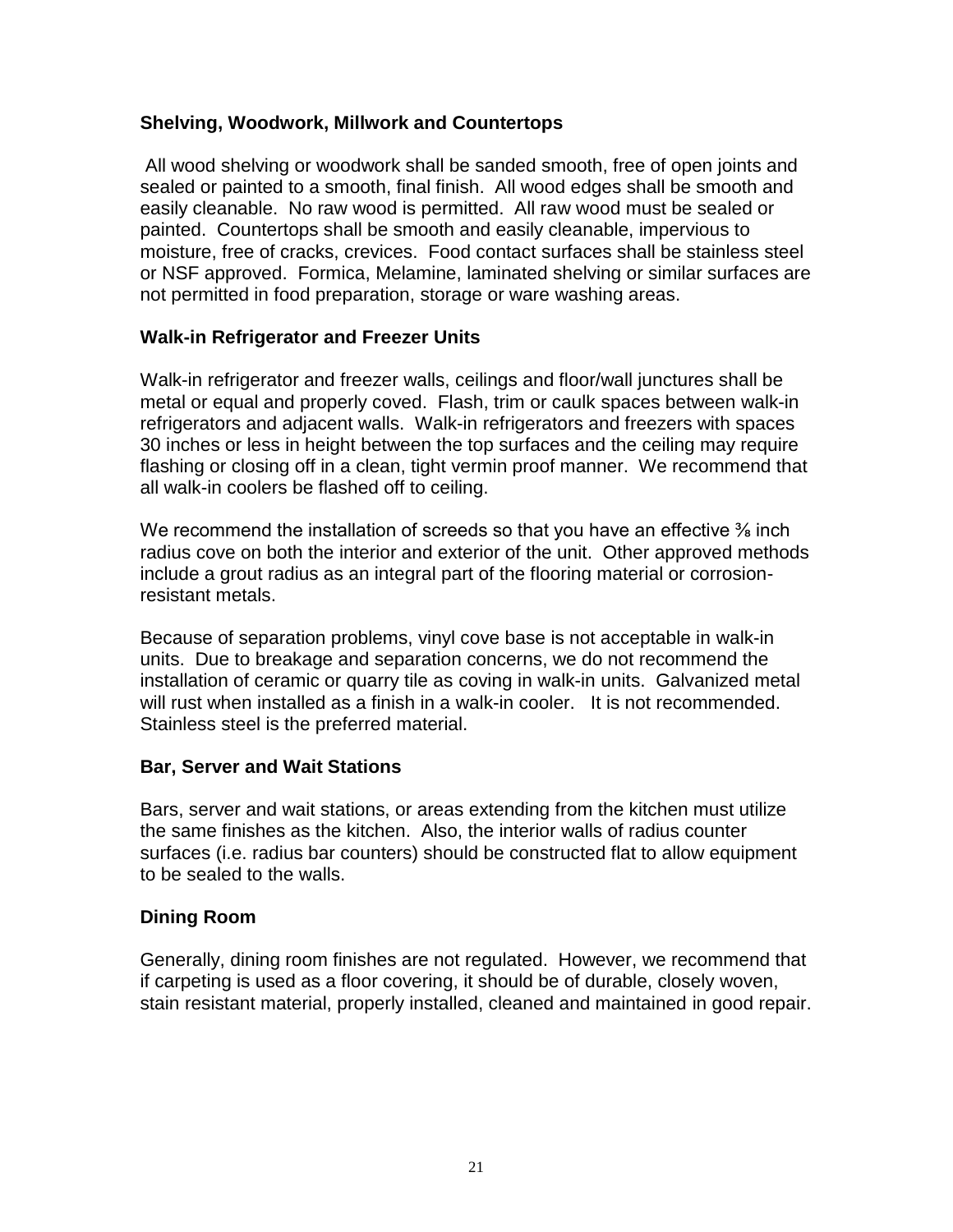## **Beverage Stations, Salad Bars and Buffets, Server and Wait Stations**

*Floors:* The floor finishes must be of durable, waterproof, grease-resistant, cleanable materials extending sufficiently from the serving side (s) of the beverage stations, salad bars, and buffets.

*Coving:* A 3/8-inch base coving must be provided at the juncture of the floor and wall or cabinet base.

*Walls:* The walls in these areas shall be light in color, smooth, non-absorbent, and easily cleanable. Skip trowel finishes are not acceptable.

*Ceilings:* The same finish as the dining room may be used in these areas, except that splash and moisture related areas require the installation of smooth, non-absorbent and easily cleanable materials.

#### **Multiple Use Areas**

Multiple use areas must meet the more stringent requirements imposed on that area. Clearly define the finishes in these areas for final approval by an inspector.

#### **Outdoor Areas**

The outdoor walking, dumpster and driving areas shall be surfaced with concrete, asphalt, or gravel or other materials that have been effectively treated to minimize dust, facilitate maintenance and prevent muddy conditions.

## **Summary of Finishes and Additional Recommendations**

*Floors:* Quarry or ceramic tile, poured epoxy and sealed concrete is preferred flooring because of their durability. Vinyl composite tile (VCT) is acceptable but not recommended due to deterioration over time. The use of diamond-plate steel or corrosion-resistant aluminum as flooring under beer kegs, or where durability is essential, should be considered.

*Walls:* Stainless steel, FRP, and ceramic tile meet the standard for durability and being waterproof in splash areas. Oil-based epoxy paints are appropriate in food preparation areas. We recommend stainless steel corner guards in high-traffic areas. Skip trowel finishes are not acceptable.

*Ceilings:* Install smooth, washable tiles, such as, vinyl faced tiles in suspended ceilings. Drywall painted with a high-gloss, washable finish is acceptable.

No perforated, fissured or other textured surfaces are allowed.

All wall-to-wall, wall-to-floor and wall-to-ceiling junctures shall be sealed.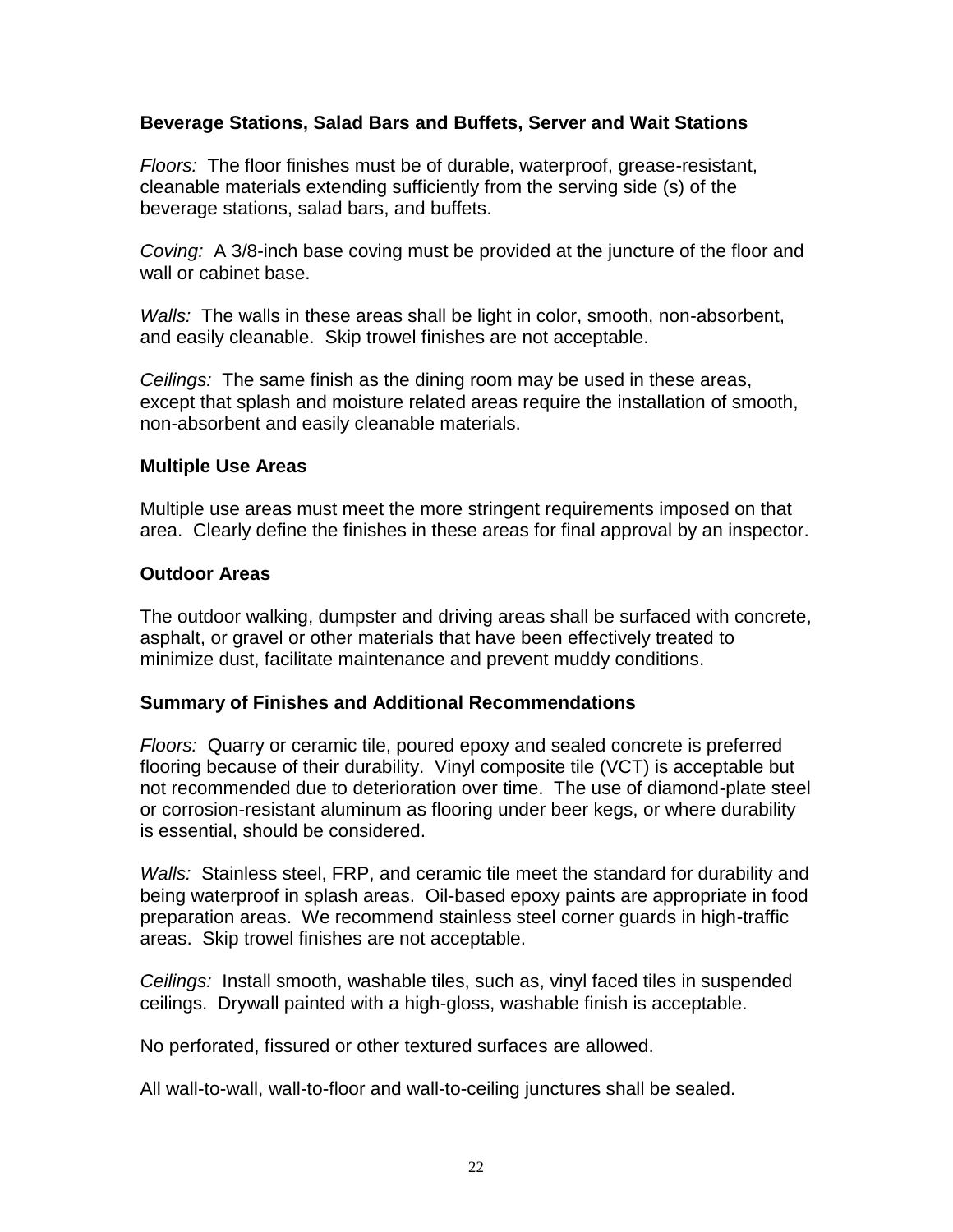The following chart provides acceptable finishes for floors, walls and ceilings by area:

|                                            | <b>Floor</b>                                                                                 | <b>Wall</b>                                                                                                                                                                           | <b>Ceiling</b>                                                                                  |
|--------------------------------------------|----------------------------------------------------------------------------------------------|---------------------------------------------------------------------------------------------------------------------------------------------------------------------------------------|-------------------------------------------------------------------------------------------------|
| Cooking Area                               | Quarry tile, poured seamless, sealed<br>concrete                                             | Stainless Steel;<br>aluminum; Ceramic tile                                                                                                                                            | Plastic coated or metal clad fiberboard;<br>Dry-wall epoxy; Glazed surface; Plastic<br>laminate |
| Food Prep Areas                            | Same as above plus commercial<br>grade vinyl composition tile                                | Sane as above plus<br>approved wall panels<br>(FRP) Fiberglass<br>Reinforced Panel;<br>epoxy painted drywall;<br>filled block with epoxy<br>paint or glazed surface                   | Same as above                                                                                   |
| Bar                                        | Same as above                                                                                | Same as above for<br>areas behind sinks                                                                                                                                               | Meets building codes                                                                            |
| Food Storage                               | Same as above plus sealed concrete,<br>commercial grade vinyl composition<br>tile or sheets  | Approved wall panels<br>(FRP) Fiberglass<br>Reinforced Panel;<br>epoxy painted drywall;<br>filled block with epoxy<br>paint or glazed surface                                         | Acoustic tile; painted sheetrock                                                                |
| Other Storage                              | Same as above                                                                                | Painted sheetrock                                                                                                                                                                     | Same as above                                                                                   |
| Toilet Rooms                               | Quarry tile; poured sealed concrete;<br>commercial grade vinyl composition<br>tile or sheets | Approved wall panels<br>(FRP) Fiberglass<br>Reinforced Panel;<br>epoxy painted drywall;<br>filled block with epoxy<br>paint or glazed surface                                         | Plastic coated or metal clad fiberboard;<br>Dry-wall epoxy; Glazed surface; Plastic<br>laminate |
| Dressing Rooms                             | Same as above                                                                                | Painted sheetrock                                                                                                                                                                     | Same as above plus painted sheetrock                                                            |
| Garbage & Refuse<br>Areas (Interior)       | Quarry tile; poured sealed concrete;<br>commercial grade vinyl composition<br>tile or sheets | Approved wall panels<br>(FRP) Fiberglass<br>Reinforced Panel;<br>epoxy painted drywall;<br>filled block with epoxy<br>paint or glazed surface                                         | Plastic coated or metal clad fiberboard;<br>Dry-wall epoxy; Glazed surface; Plastic<br>laminate |
| Mop Service Area                           | Quarry tile, poured seamless, sealed<br>concrete                                             | Same as above                                                                                                                                                                         | Same as above                                                                                   |
| Ware washing Area                          | Same as above plus commercial<br>grade vinyl composition tile                                | Stainless steel;<br>aluminum; approved<br>wall panels (FRP)<br><b>Fiberglass Reinforced</b><br>Panel; epoxy painted<br>drywall; filled block with<br>epoxy paint or glazed<br>surface | Same as above                                                                                   |
| <b>Walk-in Refrigerators</b><br>& Freezers | Quarry tile; stainless steel; poured<br>sealed concrete; poured synthetic                    | Aluminum; stainless<br>steel; enamel coated<br>steel (or other corrosion<br>resistant material)                                                                                       | Aluminum; stainless steel; enamel<br>coated steel (or other corrosion<br>resistant material)    |

Please see Packet 2 of 2 (The Application Packet) under "Finish Schedule" and provide the requested information.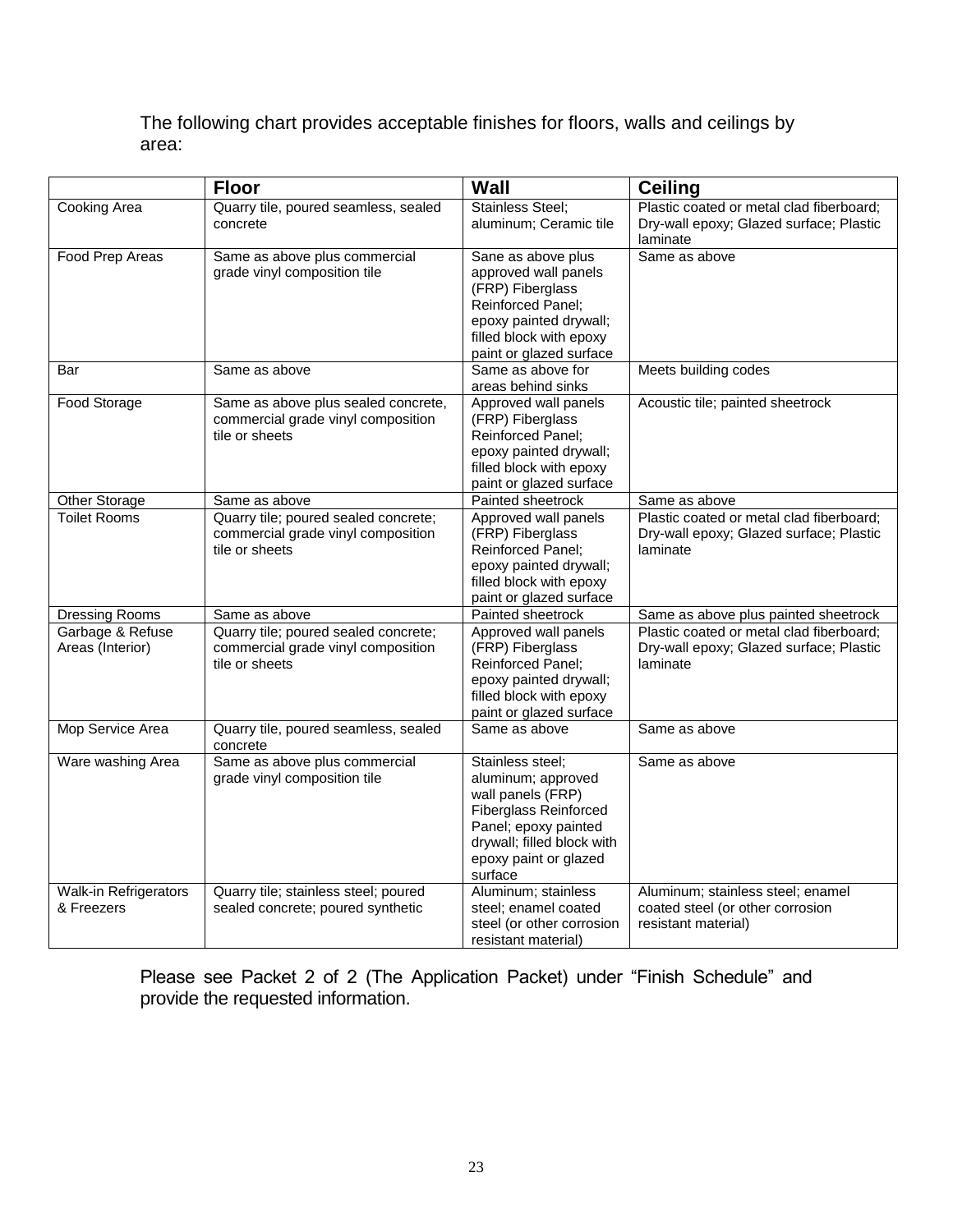# **Lighting**

# **Intensity**

Enough artificial lighting shall be installed to provide a minimum of 20 foot candles (220 lux):

- 1. Upon all "customer self-service" surfaces.
- 2. Inside equipment such as reach in refrigerators and under counter refrigerators.
- 3. At a distance 30 inches from the floor in areas where there is hand washing, food preparation, dishwashing and equipment and utensil storage.
- 4. At a distance 30 inches from the floor in restrooms.

Enough artificial lighting shall be installed to provide a minimum of 50 foot candles (540 lux) in areas where an employee is working with food and/or equipment such as knives, slicers, grinders or saws and safety is an issue.

Enough artificial lighting shall be installed to provide a minimum of 10 foot candles (110 lux) at a distance 30 inches from the floor in walk-in refrigeration units, dry storage areas and all other areas and rooms not referenced above during periods of cleaning. In "bars", at least 20 foot candles of light upon all work surfaces (hand sinks, dish wash sinks, jockey boxes, etc.) may be provided without lighting the entire bar area, as long as a minimum of 20 foot candles is provided for periods of cleaning.

# **Shielding**

Light bulbs shall be shielded, coated or otherwise shatter-resistant in areas where there is exposed food, clean equipment, utensils, and linens, or unwrapped single-service and single use articles:

- 1. Includes light fixtures within food equipment such as salad bars, produce display, refrigeration units, deli cases, etc.
- 2. Not required where such items are packaged, if the packaging will prevent broken glass contamination and can be cleaned when exposed to broken glass before the package is opened.

In "bars", shielding will be enforced as described in the first paragraph above.

# **Cleanability**

Light fixtures in food preparation and dish wash areas must be of a design, construction and installation that is easy to clean.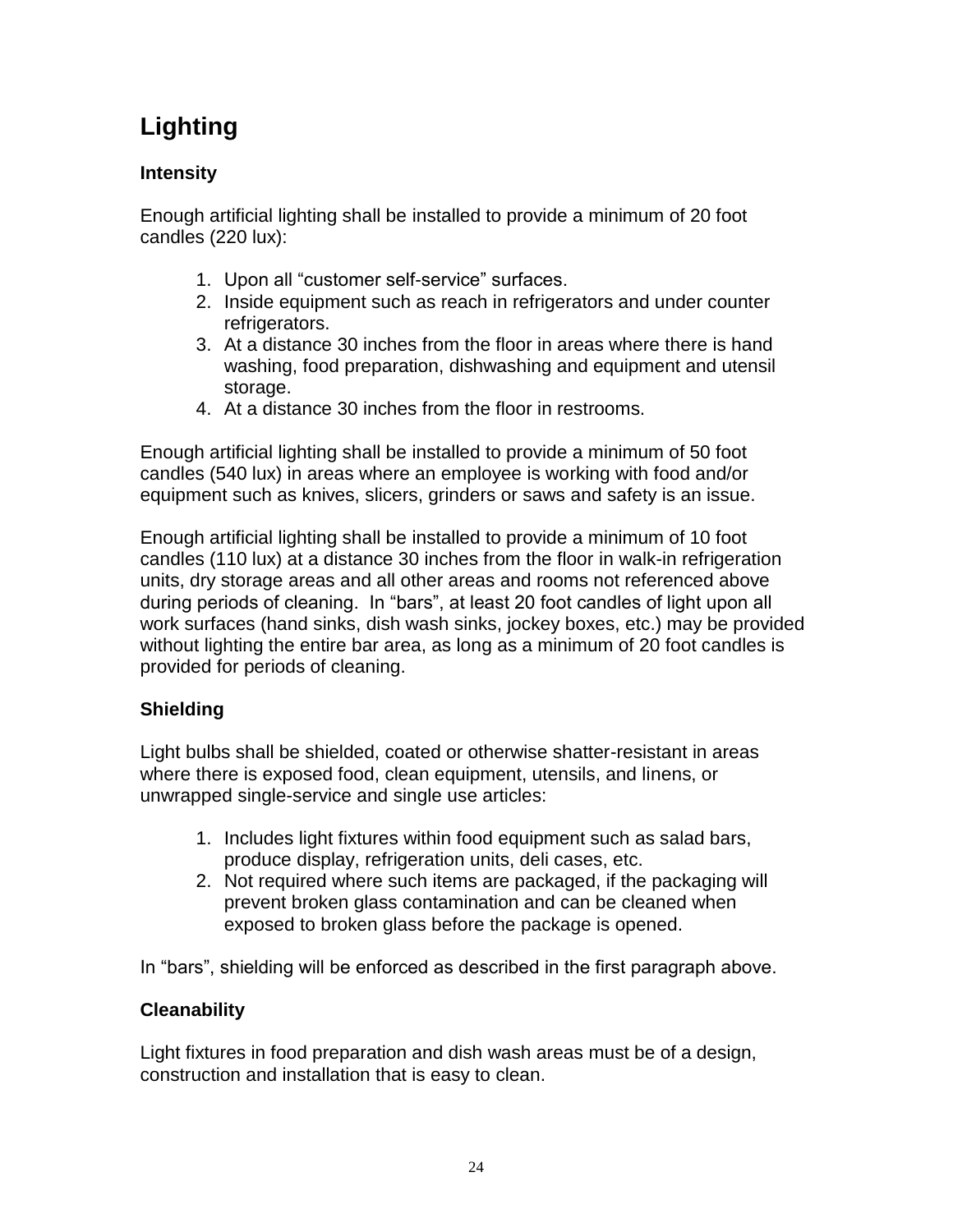# **Ventilation**

For most properties within Coconino County, there is a Building Department jurisdiction which will do a complete Uniform Mechanical Code (UMC) review, and the health code review will only overlap in certain specific areas. Decisions about whether or not a hood will be required, what type of hood is required, mechanical requirements, etc. will remain a function of Building Department or Fire Department review.

All rooms from which obnoxious odors, vapors or fumes originate shall be mechanically ventilated to the outside air. Restrooms must be mechanically exhausted to the outside air. Cooking equipment such as stoves, grills, griddles, fryers, broilers, smokers, etc. will generally require a hood. Determinations about fire suppression systems will generally be made by building departments, fire departments or the State Fire Marshall depending upon location and assigned jurisdiction, as well as hood type. Condensate/Vapor Hoods will generally be required for high-temperature automatic dishwashers.

All hoods must be sanitation-underwritten by an A.N.S.I.-affiliated laboratory (i.e. NSF approval). Specification sheets must be submitted which verify the sanitation approval.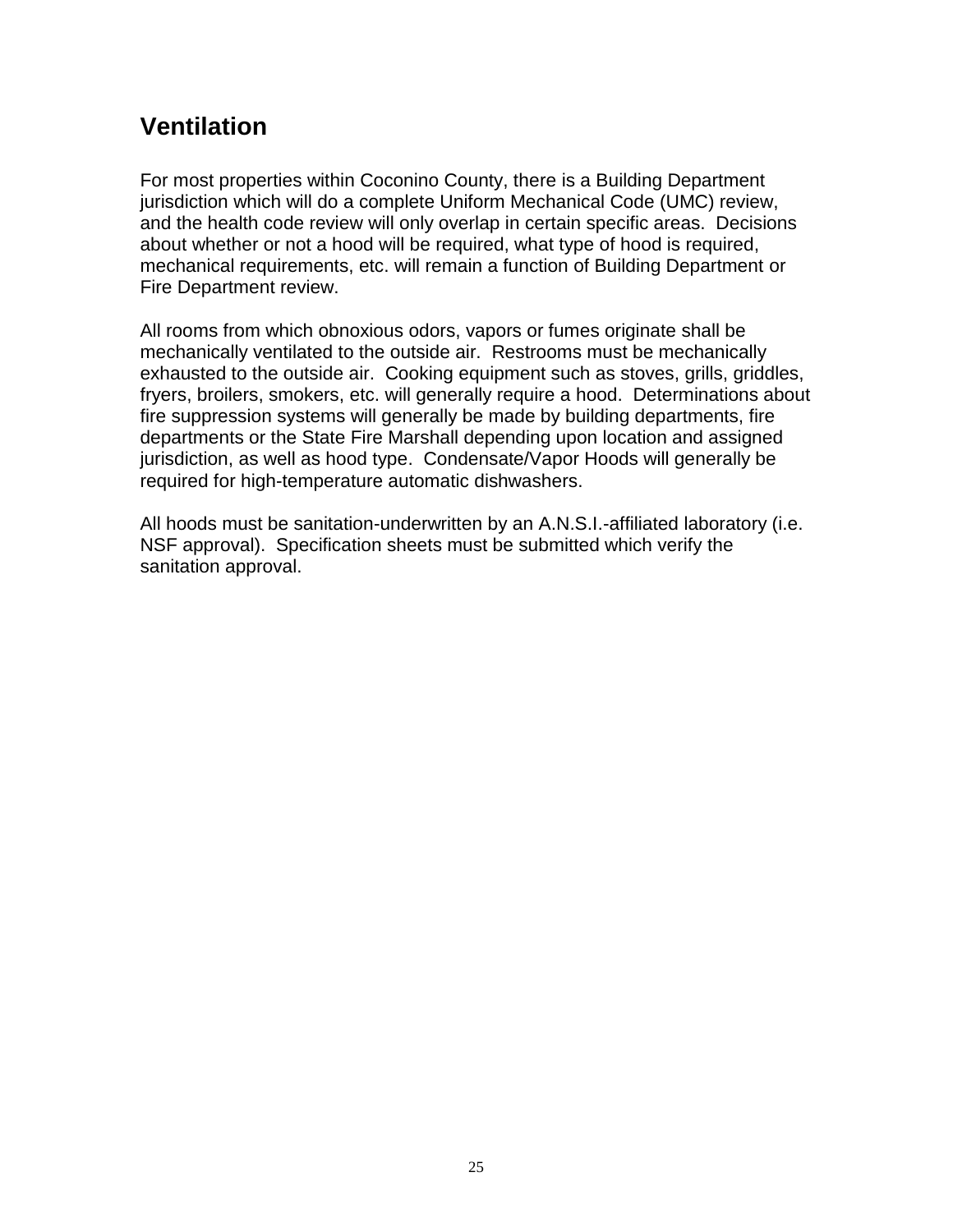# **Doors and Windows**

## **Exterior Doors**

Exterior doors must be tight-fitting (i.e. no light shines through), and self-closing unless other pre-approved insect and rodent control barriers are provided.

Door surfaces exposed to the interior of kitchens and restrooms must be smoothsurfaced, easy-to-clean and washable.

When exterior screen doors are utilized for insect and rodent control, the screening must be no less than 16 grid per square inch.

Emergency exit doors must be tight-fitting, but the self-closing requirement may be waived if said door is always connected to an alarm system.

Double exterior doors must be tight-fitting, but the self-closing requirement may be waived for one of the two doors if said door is not routinely operated and is dead-bolted except for short periods of temporary use.

Rollup exterior doors must be tight-fitting when in the closed position, but the self-closing requirement may be waived if said doors are not opened frequently or for extended periods of time. If left open install an approved air curtain.

## **Interior Doors**

Restroom doors must be self-closing.

All door surfaces exposed to the interior of the kitchen or a restroom must be smooth-surfaced, easy-to-clean, and washable.

Interior doors must be equipped as for an "exterior door" when they open into associated structures/spaces that are not insect and rodent proofed.

## **Exterior Windows**

Exterior windows must be tight-fitting (no light shines through), and either screened or self-closing.

Window surfaces exposed to the interior of kitchens and restrooms must be smooth-faced, easy-to-clean and washable.

Window screens must be no less than 16 grid per square inch.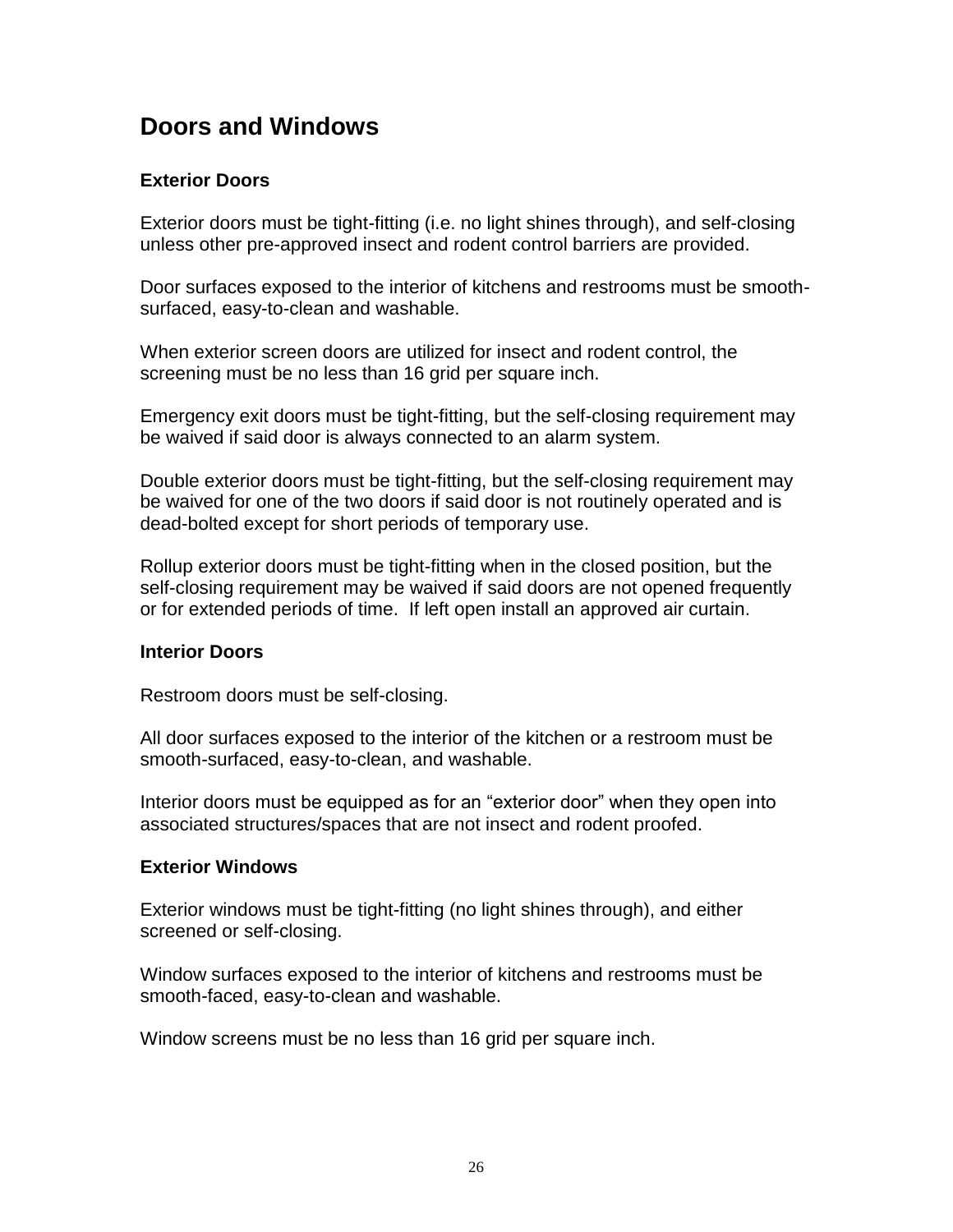#### **Interior Windows**

Window surfaces exposed to the interior of a kitchen or a restroom must be smooth-surfaced, easy-to-clean and washable.

Interior windows must be equipped as for an exterior window when they open into associated structures/space that is not insect and rodent proofed.

#### **Air Curtains and Other Insect/Rodent Control Methodologies**

Air curtains and other insect/rodent control methodologies must be sanitation underwritten, and are supplementary only to the above-noted requirements.

Insect control devices that are used to electrocute or stun flying insects shall be designed to retain the insect within the device.

Insect control devices should not be located above food preparation areas. Units should be installed so as to prevent contamination of exposed food, clean equipment, utensils and linens, from insect fragments.

Any other proposed methods for insect and rodent control must be pre-approved.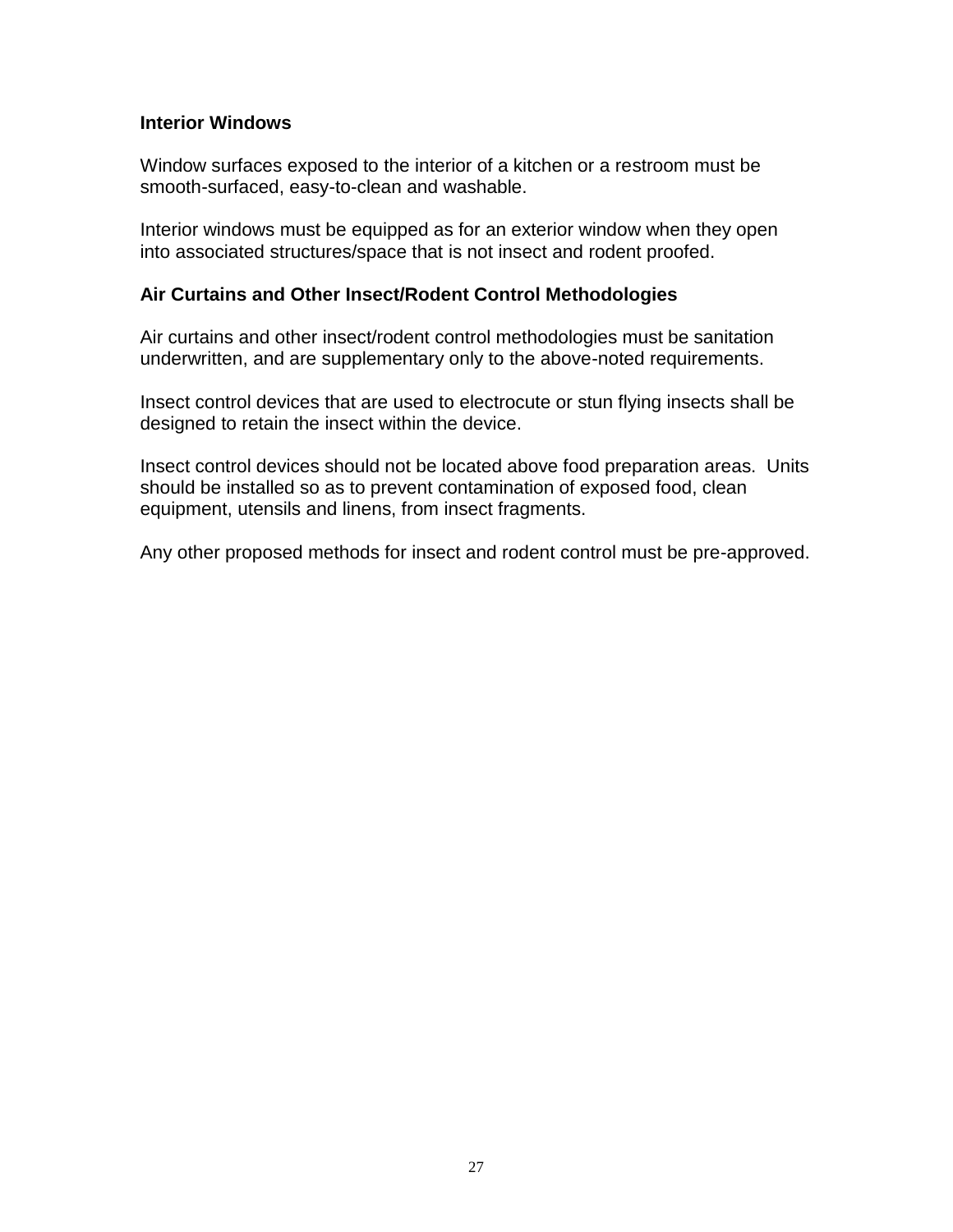# **Storage**

# **Dry Storage**

Adequate and suitable floor space shall be provided for the storage of food and beverages. In addition to working storage (i.e. wall-mounted shelves and cabinets over food preparation equipment or under counter storage shelves) additional drystorage space shall be provided.

Storage space should consist of 25% of the food preparation area, or one square foot per seat, whichever is greater, but not less that a total of 100 square feet of floor space.

It is recommended that at least 32 linear feet of shelving units, a minimum of 18 inches deep, should be installed in the minimum 100 square feet of floor space provided. All shelving must be at least 6 inches above the floor with a clear unobstructed area below or an upper shelf surface above a completely sealed minimum four-inch base.

# **Wet Storage**

Storage of packaged food in contact with water of un-drained ice is prohibited. Wrapped sandwiches and wrapped food items shall not be stored in direct contact with ice. All equipment and containers used for the storage of packaged food items in contact with ice shall be designed to allow gravity drainage only of melted ice to a floor sink with an approved air gap.

# **Storage Locations**

- 1. Cooking Utensils: Designate areas for clean cooking utensils, cutting boards, glassware and dishware. Store them at least 6 inches off the floor in a clean, dry location where they will be protected from dust and splash.
- 2. Clean Linen: An area, separate from soiled linens, should be provided, to store and protect clean linen from contamination.
- 3. Soiled Linens: Specify the location of covered, non-absorbent containers or washable laundry bags designated for holding damp or soiled linens, soiled uniforms, aprons, etc.
- 4. Chemicals: Designate an area for toxic materials storage that is away from food and clean utensils. These include detergents, sanitizers, related cleaning or drying agents and caustic acids, polishes and other chemicals. Install cabinets, cages, or physically separate shelves for storing chemicals. Pesticides are not permitted in the establishment. Pest control shall be provided by a properly licensed pest control applicator.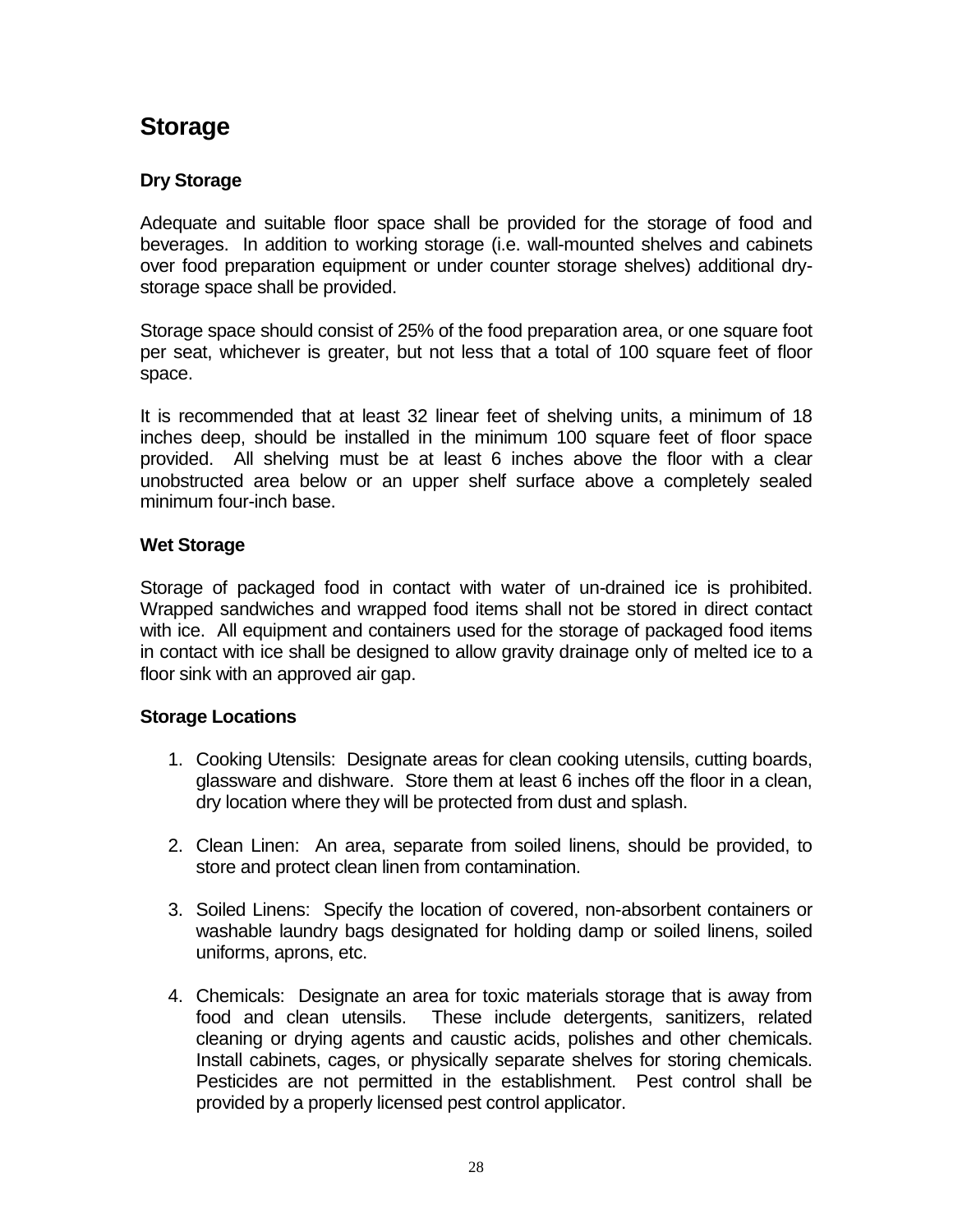- 5. Maintenance Equipment: Designate an area, away from food or dishware, for storing maintenance equipment and cleaning supplies. Supply adequate broom racks to keep broom, dust pans, etc., off the floor. Install heavy-duty mop hooks that can support wet mops over the janitorial sink so that wet mops may drip into the sink basin. Provide open wire or solid metal shelving at each janitorial station for a working supply of cleaning items. The use of peg board is not approved.
- 6. Firewood: If firewood is used, designate an area for firewood separate from food service and storage areas. Provide special measures to ensure insect and rodent control.
- 7. Shelving: Kitchen shelving must meet NSF standards. Shelves should be constructed of metal or material which has been finished to provide smooth, easily cleanable, non-absorbent surfaces. Shelves subject to heat or moisture must be of rust-resistant metal or plastic. Shelving not approved by NSF may be used for dry storage, provided the particular area used: is a separate room isolated from other food service operations; stores items not consisting of open foods; and has all raw wood sanded smooth, free of open joints and sealed or painted to a smooth non-absorbent finish. Final site approval is required.

All refrigerator and freezer shelving must meet NSF standards. In addition, shelving installed in refrigerators must be made of rust-resistant metal or other impervious material. The minimum height of a bottom shelf above the floor of a walk-in refrigerator or freezer is 6 inches.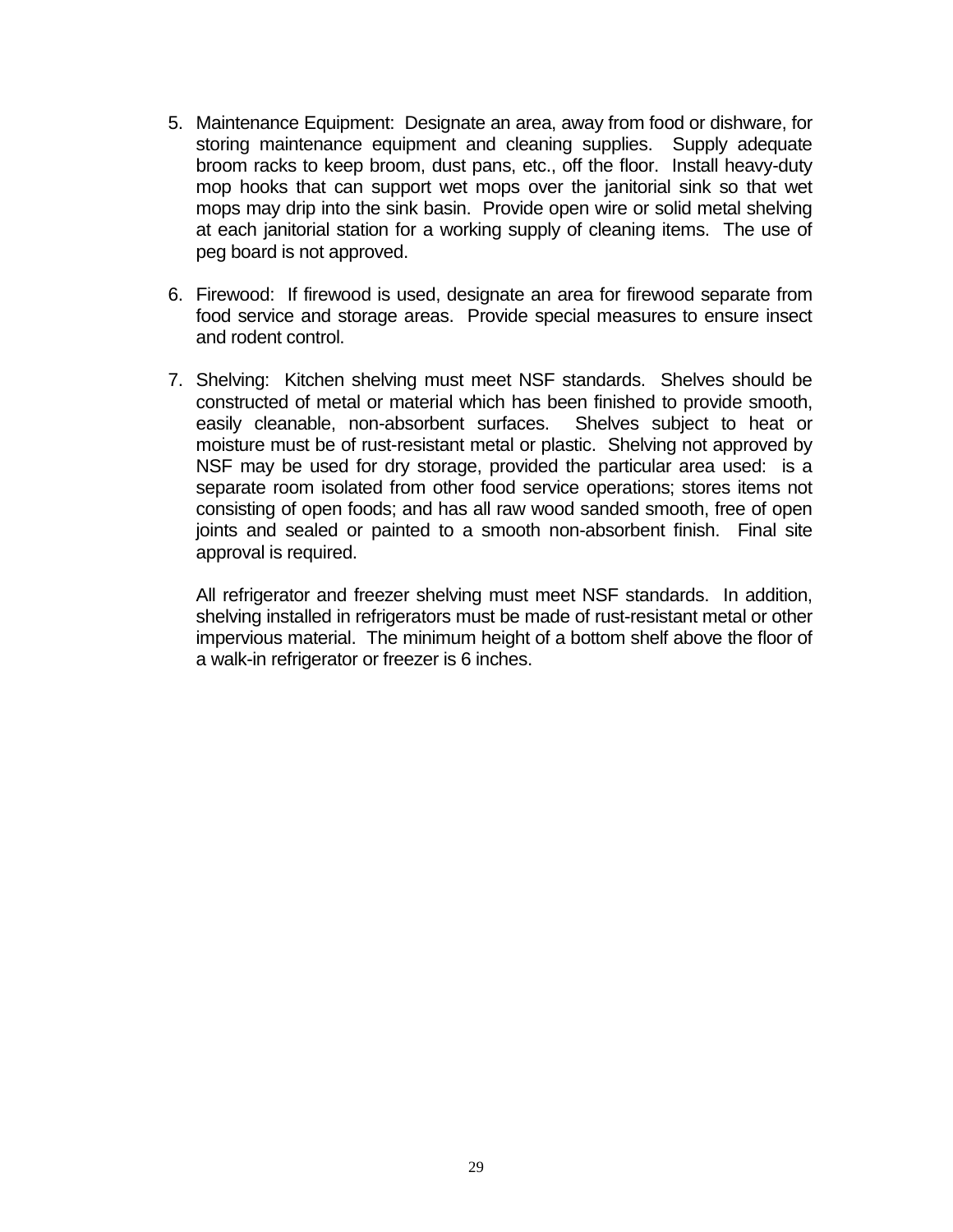# **Employee Areas and Restrooms**

## **Employee Areas**

A coat rack, coat hooks or other suitable facilities for employees to store their clothing and other personal belongings should be provided. Consider installing lockers in a designated area away from food production and storage locations.

If employees change clothes on-site, provide a dressing room where they may change and store their personal, non-working garments. This cannot be in areas used for storing, preparing or serving food, or for washing or storing utensils.

Designate a separate break room away from food preparation and utensil washing areas, if employees are not allowed to eat in the dining room. Provide a speed rack for employee beverage container storage.

Personal medications and first aid kits shall not be stored in food storage, preparation or service areas.

## **Restrooms**

- 1. Hand Wash Signs: Hand wash signs are required in all restrooms used by employees.
- 2. Access: Public access to restrooms through food preparation or utensil washing areas is prohibited.
- 3. Dispensers: Each hand wash sink must have a supply of dispensed soap. Also, provide disposable paper towels. Dispensers must be conveniently located near each hand wash sink. Hand wash sinks for public use may have hot air hand drying devices. If employees share restrooms, provide dispensed, disposable paper towels. Restrooms specifically for employees should be provided with dispensed disposable paper towels only. Hot air hand dryers in kitchens are not recommended.
- 4. Water Supply: Provide each hand wash sink with hot and cold water by means of a mixing valve or combination faucet. Any self-closing, or meterfaucet used must provide a flow of water for at least 15 seconds without the need to reactivate the faucet. Hot water should be provided within 45 seconds at a temperature of at least 110° F.
- 5. Refuse containers: Provide containers for the disposal of paper towels.
- 6. Sanitary Containers: Provide covered sanitary containers for the disposal of feminine hygiene products in women's or unisex restrooms. If diaper-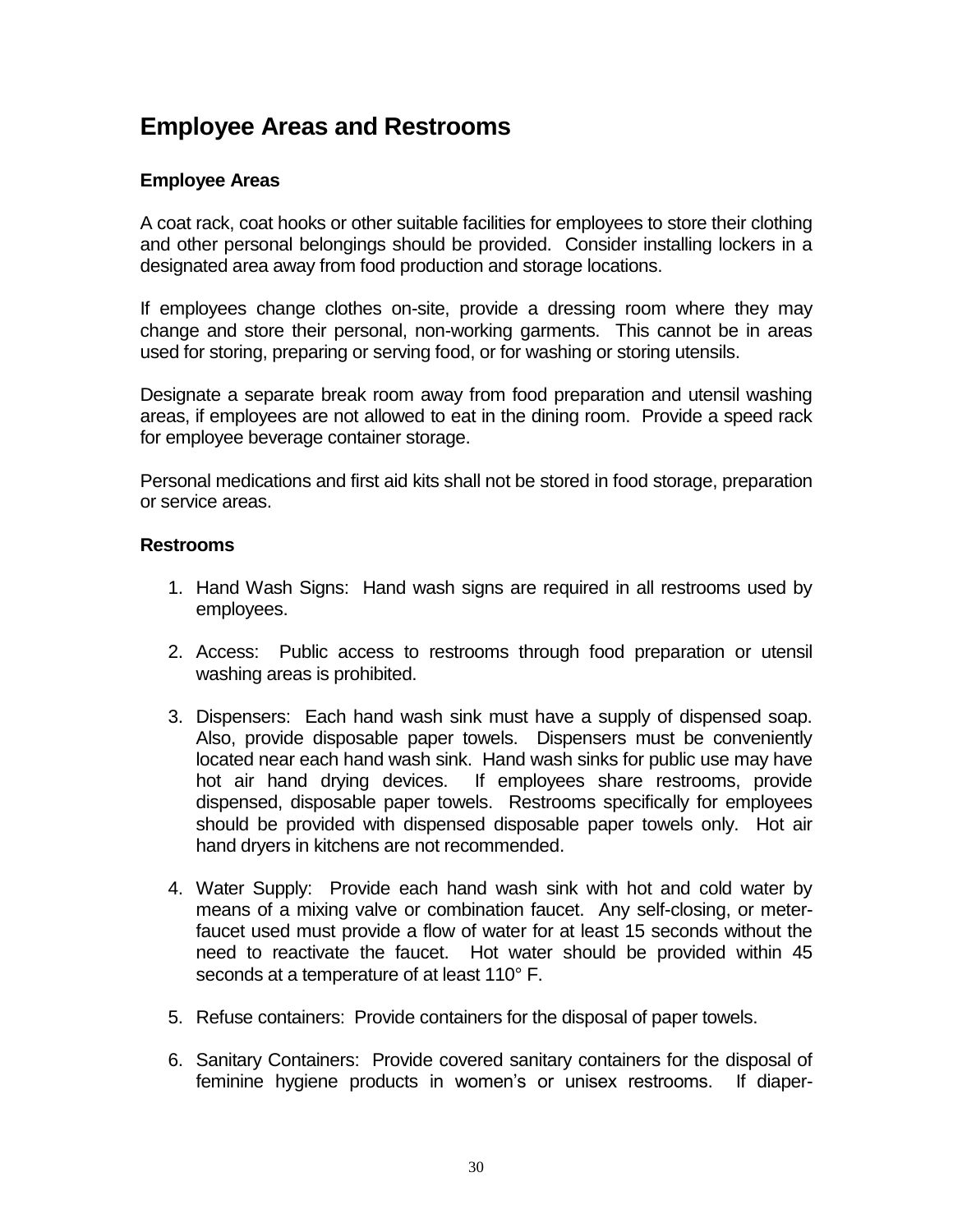changing tables are provided, you must provide covered waste containers with tight-fitting lids.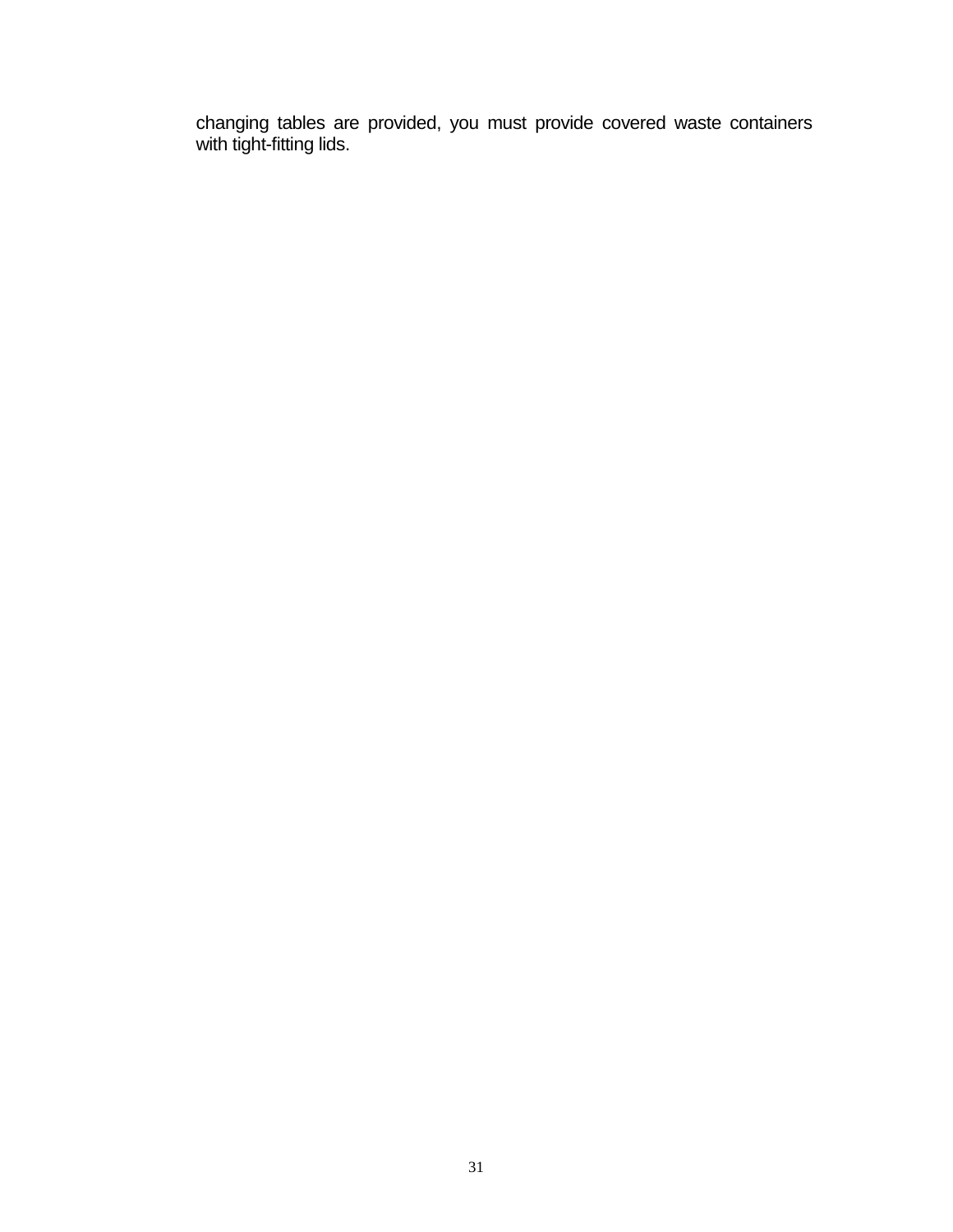# **Garbage and Refuse**

# **Garbage Containers**

1. Number: Each establishment is to secure their own garbage. Remember to provide sufficient garbage containers, sized to hold any garbage or refuse in a nuisance-free manner, until it is picked up.

## **Garbage Area**

- 1. Outside Storage: Place outside refuse containers and compactor systems on smooth, non-absorbent surfaces such as concrete or machine-laid asphalt. Use a concrete pad for storing grease containers. These areas should be as far as possible from the building's doors and windows.
- 2. Enclosures: If you propose a garbage enclosure, construct it of durable, nonabsorbent materials and a washable interior finish able to withstand frequent washing.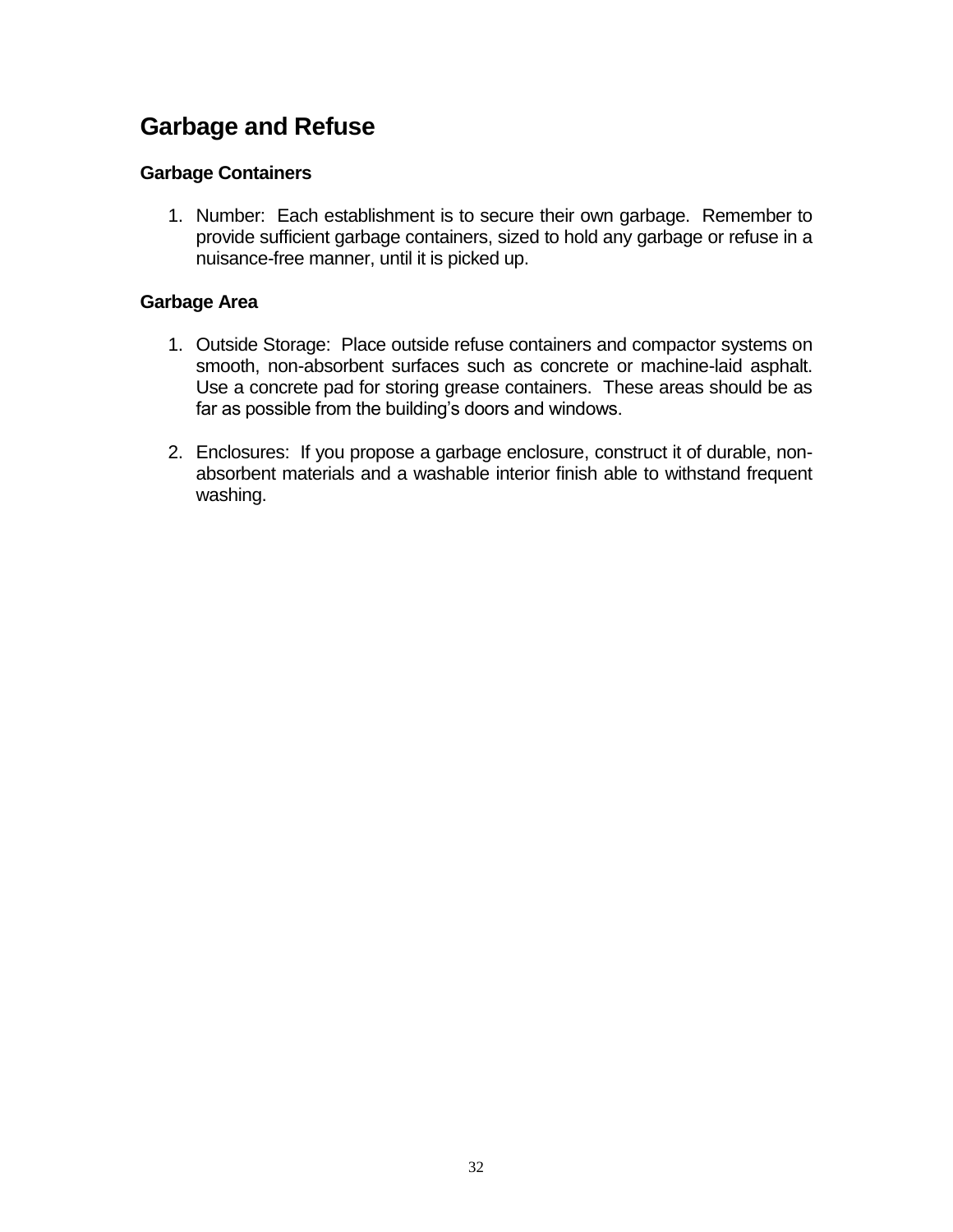# **Outdoor Bars, Outdoor Cooking, Outdoor Facilities and Catering**

## **General**

All equipment, including but not limited to, windows, counter shelves, vats, tables, refrigerators and sinks shall be kept clean and free from dust, dirt, insects, and all contaminating material. All food and drink shall be stored, displayed and served so as to be protected from dust, insects, vermin, depredation and pollution by rodents, handling, droplet infection, overhead leakage, flooding, drainage, coughing, sneezing, inclement weather and other contamination. Effective dust control measures shall be taken in the vicinity of all outdoor food operations. Adequate and convenient hand washing and toilet facilities shall be provided.

## **Outdoor Bars**

Outdoor bar areas are permitted with the following stipulations:

No potentially hazardous foods (i.e. milk, creamers, etc.), food prep, service or storage is allowed

Temporary ice bins shall be provided with closing lids. Ice machines/makers are not allowed outside.

No glassware or utensil washing is permitted. The installation of three compartment sinks or dishwashers is not allowed.

Glassware is prohibited in all pool areas.

Glassware and utensil storage is restricted. Limited use of protected utensils in bar areas is acceptable. Single service use utensils are preferred.

## **Outdoor Cooking**

The permitted establishment must be adequately equipped and capable of cooking/grilling outside in a safe and sanitary manner. In order to cook/grill outside, the food service establishment must have equal or greater cooking/grilling and hot holding equipment inside the establishment.

The site selected and the method of cooking/grilling of food shall be approved by this Department. In addition, approval shall be obtained from the local regulating authority prior to a permit being issued by this Department.

Only the cooking and grilling of food will be allowed outside at permitted establishments. All food preparation must be completed within the permitted facility.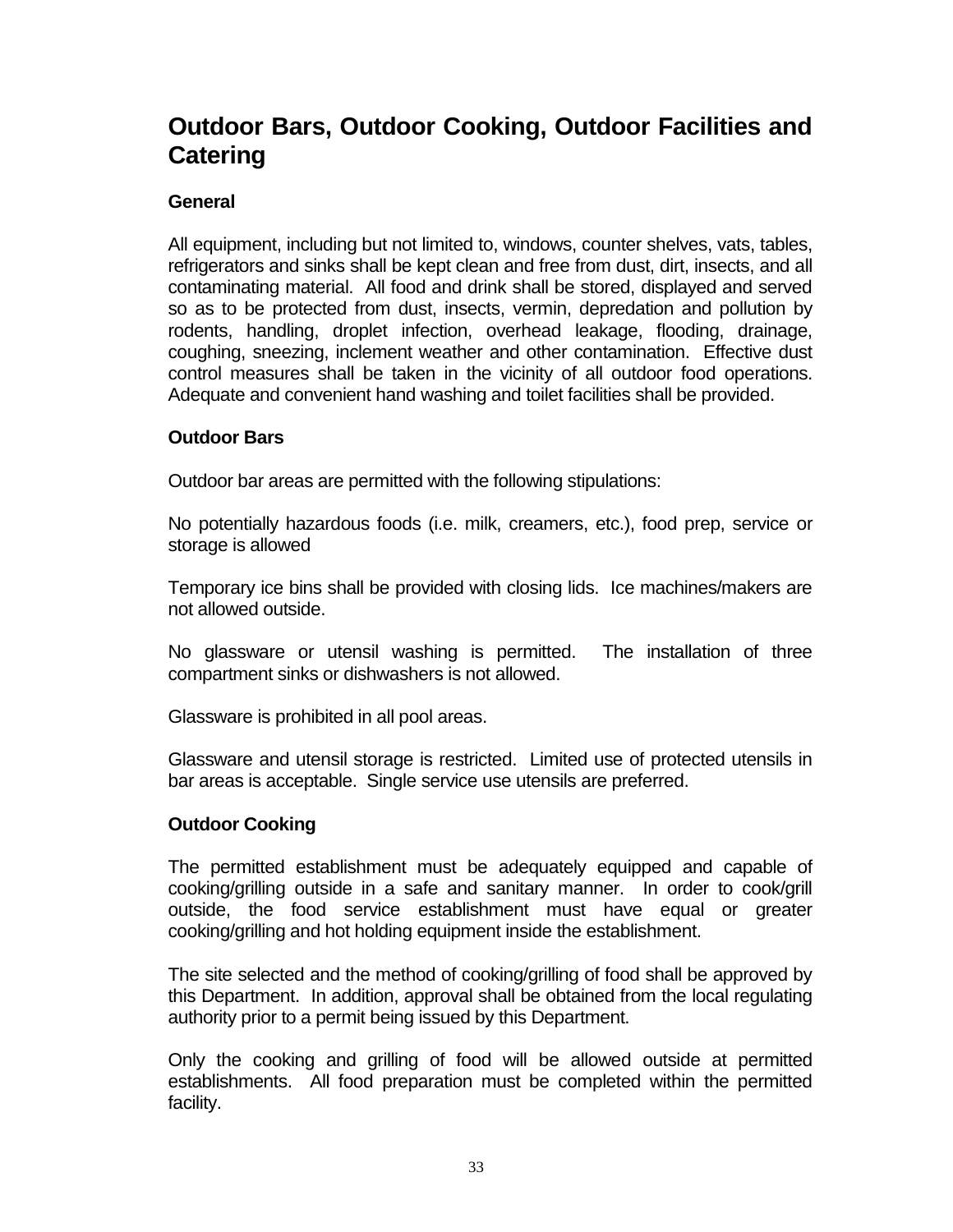All utensils and equipment used in the outdoor cooking/grilling of food must be returned to the permitted establishment for proper cleaning, except that in place cleaning may be allowed for steamers, grills and other similar equipment. Sufficient quantities of utensils shall be provided to conduct the activity.

Cooking/grilling equipment shall be provided with covers. Covers or lids may be removed only for monitoring, stirring or adding additional ingredients.

All outdoor cooking/grilling equipment, including custom-made equipment shall meet construction standards set forth by this Department. A final inspection and approval of the equipment is required.

When observation or inspection discloses that proper food protective procedures are not employed, such operation shall be discontinued. This includes operating when dusty conditions are prevalent or when other pertinent violations are noted.

#### **Outdoor Facilities**

Outdoor facilities shall meet the same regulations noted elsewhere in this construction guide.

#### **Catering Facilities**

"Food Catering" refers to any establishment in which preparing food products or food is conducted at a permitted food establishment for service and consumption at another off-site location for a temporary event or other occurrence.

All catering activities must be conducted from an approved and permitted food/establishment/commissary.

Equipment used for the transport, storage and service of food products shall be constructed of approved materials and easily cleanable.

All food products requiring temperature control shall be transported and stored in equipment whose intended use is for such activities.

Any vehicle carrying food and food products shall be constructed equipped and maintained as to protect the purity and the wholesomeness of the transported products and shall conform to the applicable general regulations found in the Coconino County Food Code and this construction guide. Vehicles used in transporting catering equipment and food shall be of a closed type, dust and fly proof. Examples include large enclosed trucks, delivery vans, modified minivans, etc. All shelves used in such vehicles shall be readily removable and easily cleanable.